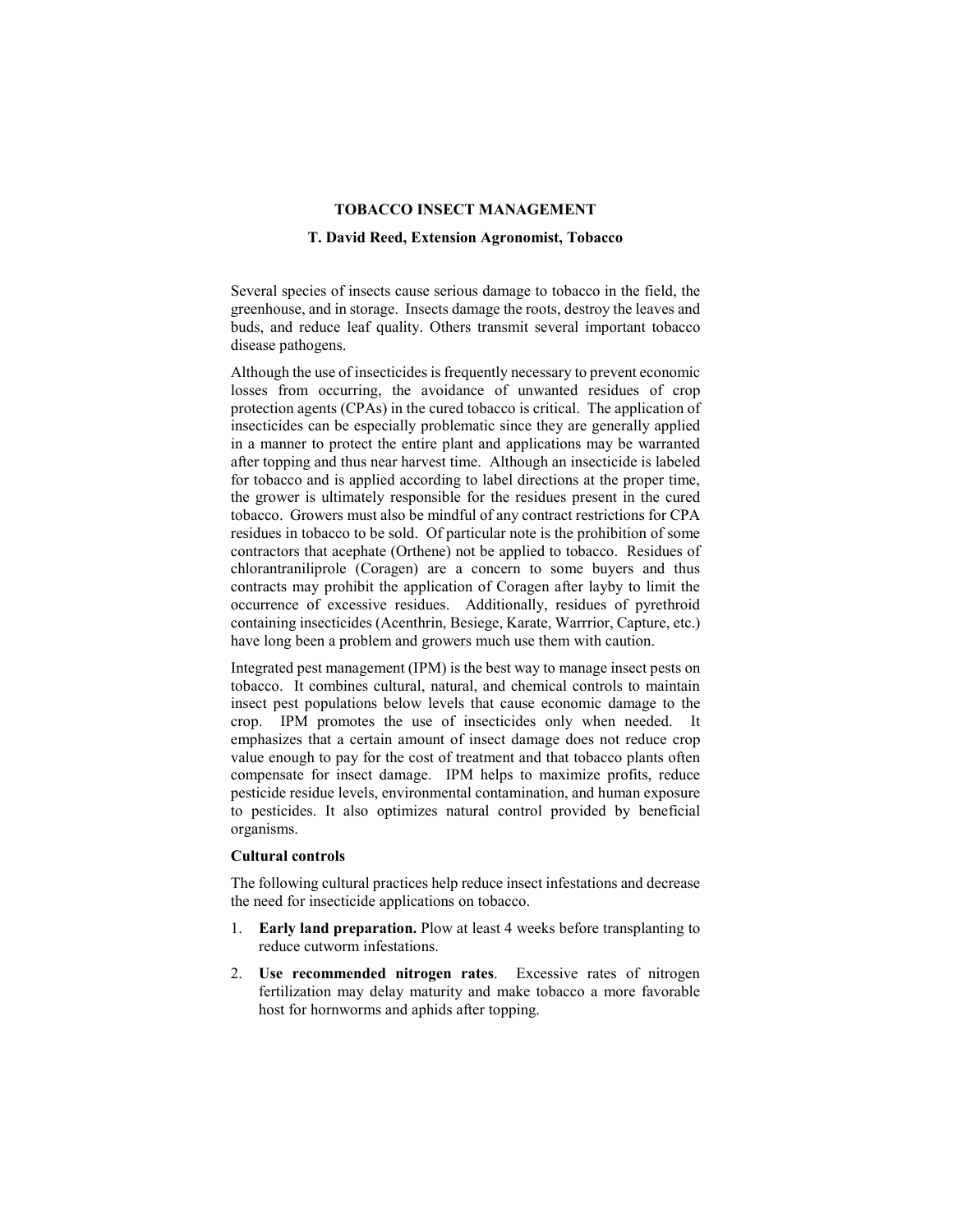- 3. **Adjustments in transplanting date.** Early-planted tobacco is often less favorable for aphids and hornworms, and more favorable for budworms and flea beetles. Late planted tobacco is highly susceptible to hornworm damage and may have reduced yield and quality.
- 4. **Destroy greenhouse transplants as soon as transplanting is completed to** keep aphids and other insects from developing high populations on the transplants and migrating to nearby tobacco fields.
- 5. **Manage field borders to reduce insect habitat**. Keep field margins clear of weeds and tall grass to reduce feeding, breeding, and over wintering sites for grasshoppers and other insects that move from these sites into tobacco fields. After tobacco is established and growing, leave uncut barriers between tobacco fields and hay fields that are infested with grasshoppers.
- 6. **Top tobacco in the button or early flower stage** to eliminate food sources for budworms and make the crop a less desirable host for aphids and hornworms.
- 7. **Obtain effective sucker control** to reduce food sources for hornworms, budworms, and aphids.
- 8. **Stalk cutting and root destruction** immediately after harvest reduces feeding and overwintering sites for hornworms, budworms, and flea beetles.
- 9. **Rotate tobacco with crops that are poor hosts of cutworms, whitefringed beetles, and wireworms.** Beware of cutworm and wireworm infestations following established grass sods and soybeans.
- 10. **Conservation tillage strategies including no-till and strip-till** reduce aphid and flea beetle populations, but may increase problems with cutworm, vegetable weevil, and slugs.

### **Natural Control**

Beneficial organisms, including predators, parasites and pathogens, help control several insect pests on tobacco. For example, parasites often kill more than 80 percent of the budworms in tobacco fields, control similar to that obtained with the most effective foliar insecticides. Hornworms are parasitized by the larvae of *Cotesia congregata*, which feed inside the caterpillars. When these larvae mature, they emerge and form egg-like cocoons on the backs of the hornworms. Tiny wasps emerge from these cocoons in a few days, mate, and lay eggs in other hornworms. Stilt bugs are long-legged, slender, brown bugs that feed on hornworm and budworm eggs, aphids, and even small amounts of tobacco sap.

Aphids are attacked by the adults and larvae of several species of lady beetles, lacewings, syrphid fly larvae, and a bright red midge larva. A pathogenic fungi frequently controls aphids from July through September,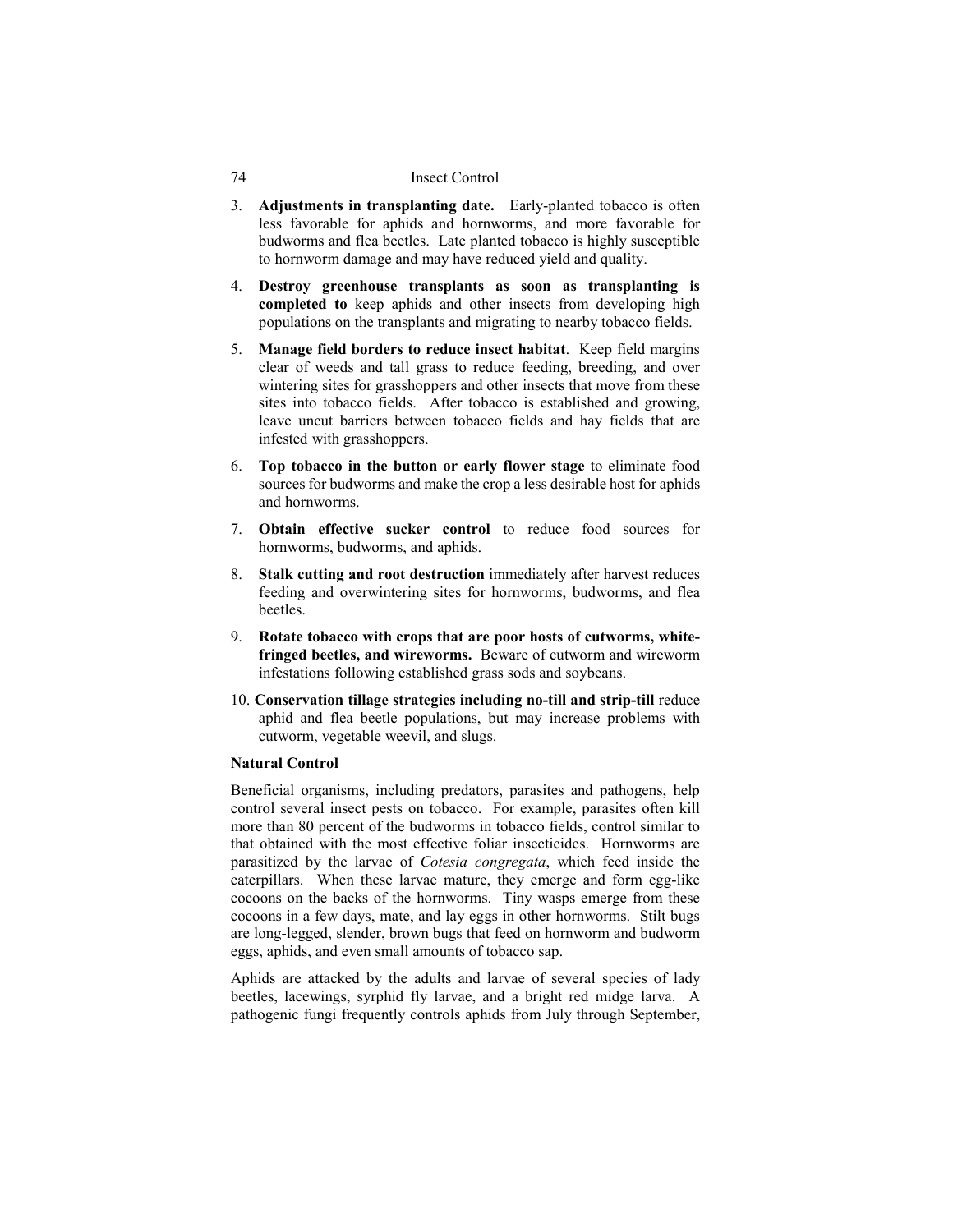especially in wet seasons. Although beneficial insects are usually abundant on aphid-infested tobacco, they often have trouble keeping aphid populations below economic threshold levels.

To preserve beneficial insects, scout fields and use economic thresholds to time insecticide applications. Select insecticides with low impact on beneficials. These insecticides include: *Bacillus thuringiensis (Bt)*, chloranthraniliprole (Coragen), emamectin benzoate (Denim), pymetrozine (Fulfill), and spinosad (Blackhawk). Transplant water and tray drench applications of imidacloprid (Admire Pro and generics) and thiamethoxam (Platinum) are associated with increased problems with hornworms and budworms because they affect beneficial parasites that help control these pests.

#### **Chemical control**

Economic thresholds and field scouting are important tools in IPM. The economic threshold is that pest population or injury level that requires treatment with an insecticide to prevent economic damage to the crop. Fields are scouted at regular intervals (once a week) to determine when insect pests reach their thresholds. Foliar insecticides are applied when scouting indicates that one or more pests have reached their economic thresholds. Insecticides applied as foliar, transplant water, tray drench, and soil treatments are extremely important tools in an IPM program. Many cultural and natural controls help reduce insect outbreaks, but it is almost impossible to grow a top quality, high yielding tobacco crop without using some insecticides.

### **Insect Control on Transplants Produced in the Greenhouse**

Almost all of the tobacco transplants used in Virginia is produced in greenhouses. So far, insects have caused minor problems in greenhouses. However, if recommended cultural practices are not carried out, several of the following pests could become serious problems.

- Ants can remove seeds from greenhouse trays and cause poor stands.
- **Crickets and earwigs** often destroy newly emerged tobacco seedlings, reducing stands and initial growth.
- Shoreflies are tiny flies that look like small houseflies. They are frequently numerous in greenhouses. Their larvae (tiny maggots) feed on young seedlings and may reduce stands during the first 2 weeks after germination.
- **Cutworms, crickets, adult and larval vegetable weevils,** and **slugs** usually feed on stems and leaves at night. Cutworms also cut off and destroy plants.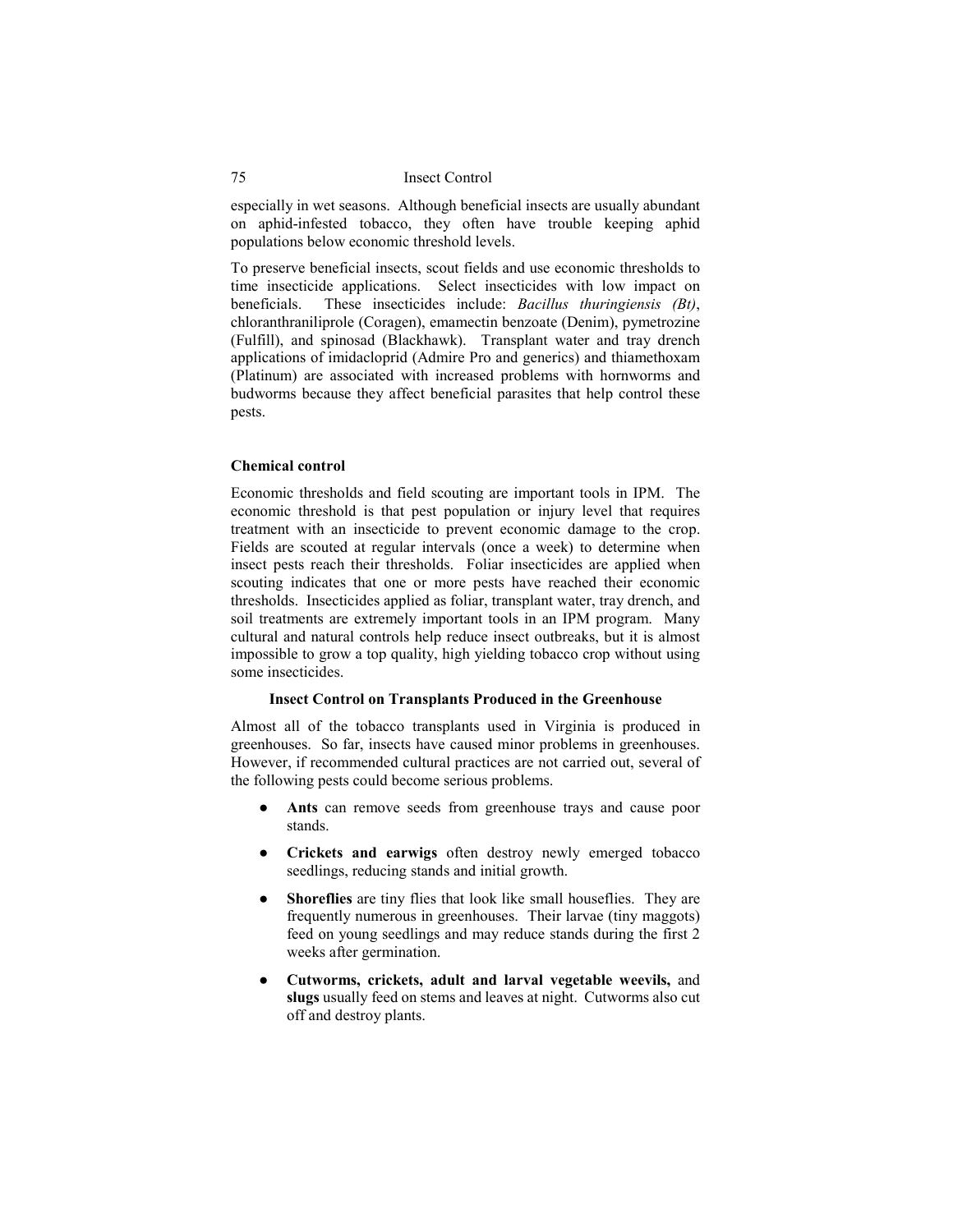- **Crickets**, **cutworms**, **slugs**, and **yellow-striped armyworms** may destroy individual leaves on larger seedlings; this damage does little harm unless populations are very high.
- **Aphids** often build up high populations on tobacco seedlings in the greenhouse reducing plant vigor, and they may be carried to the field on infested plants.
- **Mice** remove the seeds from float trays seriously reducing plant stands. If stand loss is severe, the entire greenhouse may require reseeding.

### **Cultural controls in the greenhouse**

Sanitation is the most important practice for managing insect pests in tobacco greenhouses. The following practices reduce the potential for insect infestations in greenhouses.

- Discard all unused plants and clean out the greenhouse immediately after transplanting has been completed.
- Keep the area in and around the greenhouse clean and free of weeds, decaying plant material, plastic, boards, metal, and other items that provide food and/or shelter for insects and other pests.
- Do not plant fall and winter gardens near the greenhouse. Aphids can survive on various vegetables and related weed species during the winter and develop winged forms that fly into greenhouses and establish colonies on tobacco seedlings. Cutworms, armyworms, vegetable weevils, and slugs may hide in these sites, migrate into the greenhouse, and injure tobacco seedlings.
- If greenhouses are used to produce other crops, a fallow period should be followed to keep pests from moving from those crops. Use extreme temperatures to kill insects hiding in the greenhouse. Close the greenhouse to increase the temperature in the summer and promote cold temperatures in the winter.

Clean the greenhouse thoroughly just before seeding in the spring. Seed the entire greenhouse at the same time.

### **Chemical control in the greenhouse**

Acephate (Orthene and generics) is the only effective insecticide labeled for use on tobacco transplants grown in greenhouses (Table 1). It should be applied as a foliar spray when insect infestations are observed. Acephate provides good to excellent control of aphids, yellow-striped armyworms, cutworms, flea beetles, and vegetable weevils. It should not be applied in the irrigation water or in the float water. Acephate also gives effective control of ants when applied in the greenhouse before the float beds are set up. Excessive rates of acephate can injure or kill young seedlings.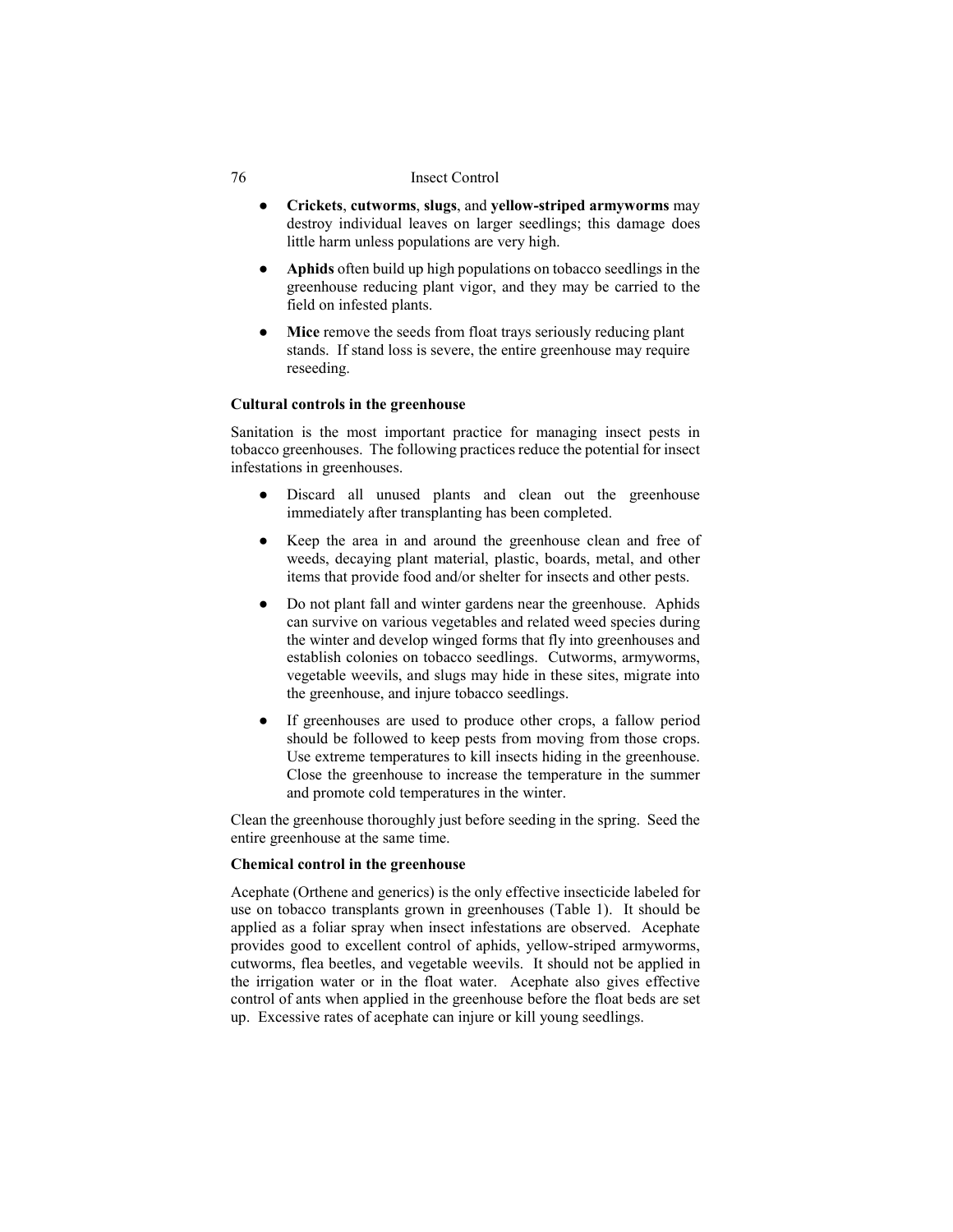Metaldehyde (Deadline Bullets) and iron phosphate (Suggo) baits control slugs and snails in the greenhouse. In the early evening, apply methaldehyde along walkways and the outside margins of the float beds. Do not apply baits directly to seedlings or use them in float water.

Mice should be controlled with traps or baits approved for their control.

**Table 1. Insecticides for use on Transplants Grown in Greenhousesa**

| Insect                                                                                                                                                                        | Insecticide and formulation                                                 | Rate per $1,000$ sq ft  |  |  |  |
|-------------------------------------------------------------------------------------------------------------------------------------------------------------------------------|-----------------------------------------------------------------------------|-------------------------|--|--|--|
| Aphids,                                                                                                                                                                       | Acephate (Acephate AG) 75SP                                                 | 1 tbs/3 gal of water    |  |  |  |
| cutworms,                                                                                                                                                                     |                                                                             | $(1 \text{ lb/acre})$   |  |  |  |
| flea beetles                                                                                                                                                                  | (Acephate) 97UP                                                             | 3/4 tbs/3 gal of water  |  |  |  |
|                                                                                                                                                                               |                                                                             | $(\frac{3}{4}$ lb/acre) |  |  |  |
|                                                                                                                                                                               | (Orthene) 97PE                                                              | 3/4 tbs/3 gal of water  |  |  |  |
|                                                                                                                                                                               |                                                                             | $\frac{3}{4}$ lb/acre)  |  |  |  |
| Remarks and precautions: Apply as a spray. Excessive rates of acephate<br>can injury tender young plants. Do not apply through an irrigation system<br>or in the float water. |                                                                             |                         |  |  |  |
|                                                                                                                                                                               |                                                                             |                         |  |  |  |
| <b>Snails and</b>                                                                                                                                                             | Metaldehyde (Deadline Bullets) 4% bait<br>$\frac{1}{4}$ to $\frac{1}{2}$ lb |                         |  |  |  |
| slugs                                                                                                                                                                         | Iron phosphate (Sluggo Bait) 1% bait                                        | 1 lb                    |  |  |  |

**Remarks and precautions: Slug damage is usually associated with shiny slime trails.** Apply to alleys, walkways and vacant areas in late afternoon. **Do not apply to float water or directly on foliage** /They are deactivated by water.

| Ants                                                                          | Acephate (Acephate AG) 75SP | 1 oz/5 gal of water             |  |  |  |  |
|-------------------------------------------------------------------------------|-----------------------------|---------------------------------|--|--|--|--|
|                                                                               | (Acephate) 97UP             | $\frac{3}{4}$ oz/5 gal of water |  |  |  |  |
| $(Orthene)$ 97 $PE$                                                           |                             | $\frac{3}{4}$ oz/5 gal of water |  |  |  |  |
| <b>Remarks and precautions:</b> Apply 1 gal of mix to each mound area by      |                             |                                 |  |  |  |  |
| sprinkling the mound until it is wet. Treat a 4 ft diameter circle around the |                             |                                 |  |  |  |  |

mound. Treat only once during the season.

<sup>a</sup> Always read and follow the directions on the insecticide label before use.

# **Insect Control on Newly Transplanted Tobacco**

# **Wireworms**

Wireworms are hard, white to yellowish-brown, wire-like larvae of click beetles. These pests live in the soil, feed on the roots, and tunnel the piths of young tobacco plants. This injury stunts plant growth, causing irregular stands and lower yields. Although wireworms feed throughout the growing season, the most serious damage occurs when the plants are becoming established during the first month after transplanting. Wireworms take 1 to 5 years to complete their life cycle. Most of this time is spent in the larval stage. The larvae emerge from eggs in the summer and fall, feed on the roots of various host plants, and overwinter into the next year. Larvae then feed on the newly transplanted tobacco seedlings. Pupation and emergence as adult click beetles occur in late spring and early summer.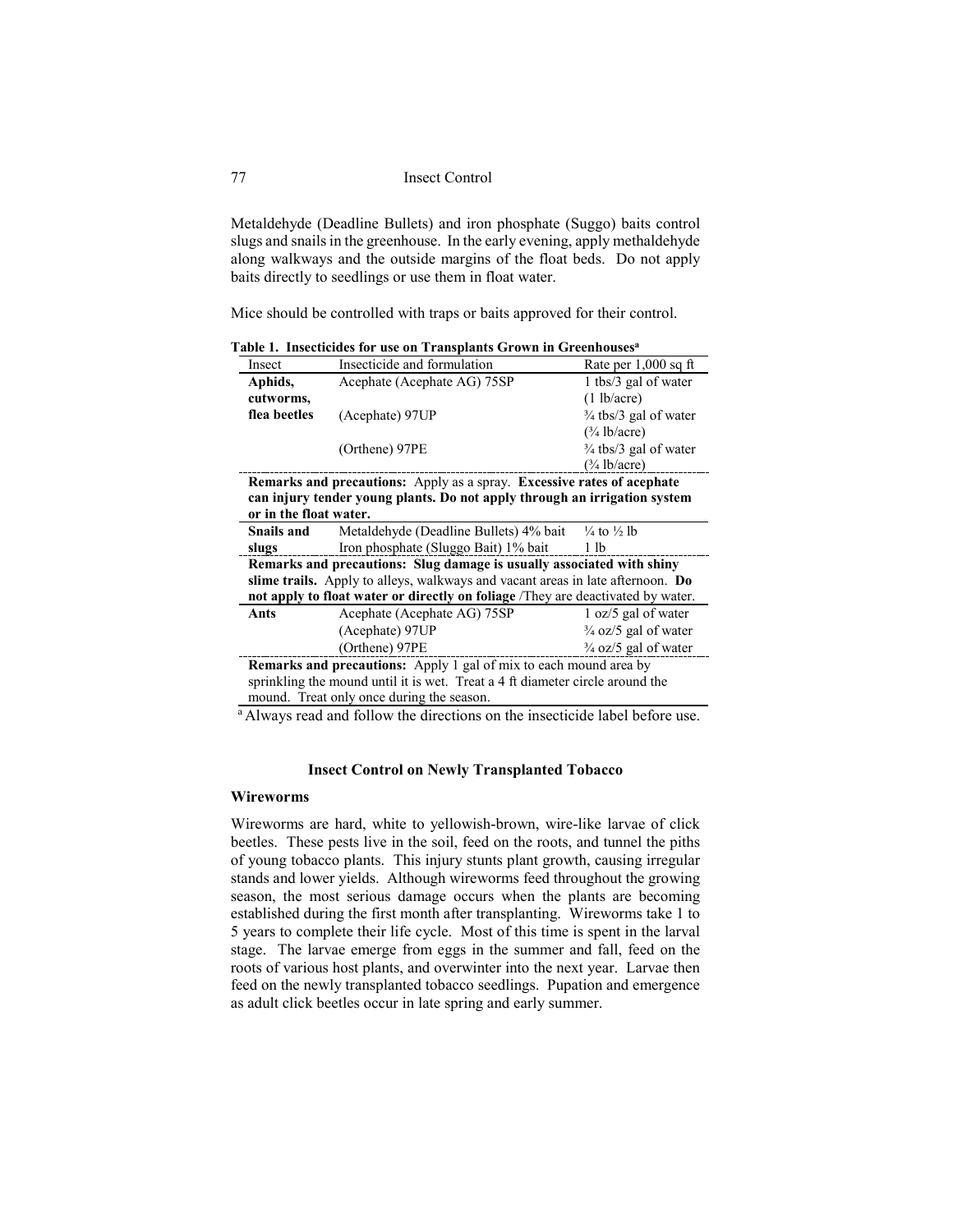Wireworms are most common in fields with a history of wireworm problems, or in those previously planted after grass sod, weeds, corn, clover, or small grains. In these situations, apply an insecticide labeled for their control (Table 2). Apply soil insecticides as broadcast treatments and incorporate them at least 2 weeks before transplanting. Another option is to use Admire Pro or generics, Platinum, or Brigadier at the wireworm rates as transplant water or transplant drench treatments. The most effective cultural practice is to use sturdy, healthy transplants that are less susceptible to wireworm damage than tender, young transplants. After wireworm damage has occurred, it is too late to apply an insecticide. Where damage is light to moderate, cultivation and irrigation may help injured plants recover and produce near normal yields.

### **Cutworms**

Cutworms are active at night feeding on roots or leaves or cutting off entire plants. This injury can cause enough damage and stand loss to require replanting. However, since tobacco compensates well, less than five percent stand loss usually has no impact on yield. Cutworm infestations are very sporadic and difficult to predict, but they are most likely to occur in low, wet areas, and in weedy fields that are plowed less than a month before transplanting. Plowing fields in the early spring usually destroys the cover crop and weed hosts, and reduces cutworm populations. Scout fields for cutworm damage once or twice a week during the first month after transplanting to determine whether a remedial foliar treatment is needed (Table 11). For optimum control of this night-feeding pest, apply a foliar insecticide in late afternoon or early evening when five percent or more of the plants in a field have recent cutworm damage.

### **Soil-incorporated insecticides**

Pretransplant soil applications of insecticides can provide effective control of cutworms and wireworms on tobacco. Several factors should be considered before selecting a soil insecticide.

- If a tobacco field has been in sod, weeds, or small grains during the previous year or has a history of wireworm problems, apply an insecticide for wireworm control.
- Brigade/Capture is a broadcast soil treatment for wireworm control (Tables 2 and 3).
- Admire Pro, Platinum, or Brigadier applied as transplant water or transplant drench treatments may be better choices for wireworm control because they also control aphids, thrips, and flea beetles (Tables 2, 4, and 5).
- Soil fumigants applied at the nematicide rate provide little control of insects in the soil because many insects are below the zone being fumigated.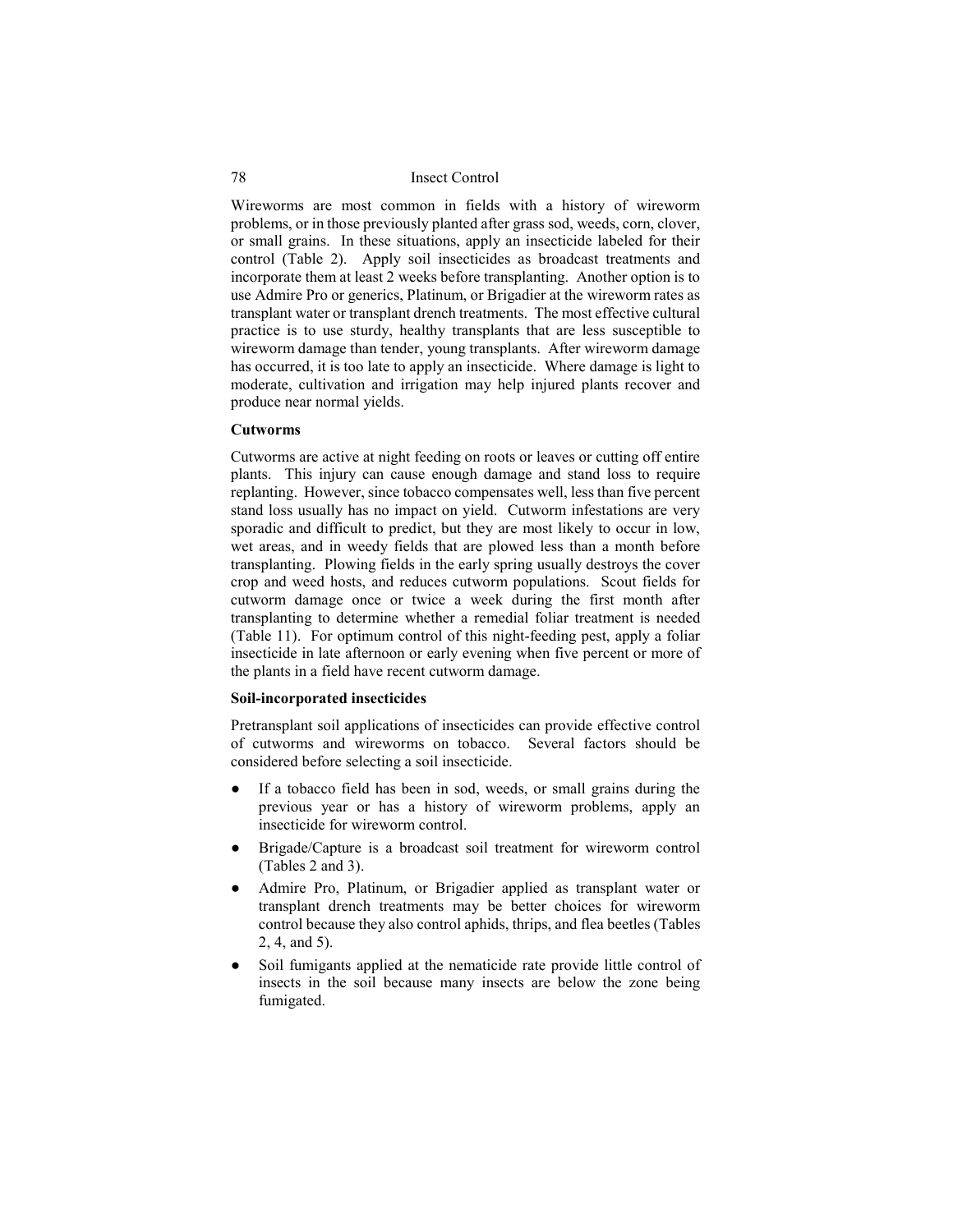|  | Table 2. Ratings of soil, greenhouse tray drench, and transplant water |  |  |  |
|--|------------------------------------------------------------------------|--|--|--|
|  | treatments for control of insects on flue-cured tobacco.               |  |  |  |

|                                                       | Application         |             | Leaf feeding insects |                |                | Soil insects |              |
|-------------------------------------------------------|---------------------|-------------|----------------------|----------------|----------------|--------------|--------------|
| Insecticide                                           | method <sup>1</sup> | Aphids Bud- |                      | Flea           | Horn-          | $Cut-$       | Wire-        |
|                                                       |                     |             | worms                | beetles        | worms worms    |              | worms        |
| Acephate/<br>(Orthene 97 and generics)                | TW                  | 1           | $\mathbf{0}$         | $\overline{c}$ | $\Omega$       | 3            | $\mathbf{0}$ |
| Imidacloprid                                          |                     |             |                      |                |                |              |              |
| (Admire Pro and generics) <sup>2</sup>                | TW                  | 5           | $\mathbf{0}$         | $\overline{2}$ | $\Omega$       | $\theta$     | 3            |
| Imidacloprid                                          |                     |             |                      |                |                |              |              |
| (Admire Pro and generics) <sup>2</sup>                | <b>TD</b>           | 5           | $\mathbf{0}$         | $\overline{4}$ | $\Omega$       | $\theta$     | 3            |
| <b>Bifenthrin</b><br>(Brigade/ Capture and            | TW<br>PPI           | $\theta$    | $\mathbf{0}$         | $\mathbf{0}$   | $\theta$       | 3            | 3            |
| generics) <sup>2</sup>                                |                     |             |                      |                |                |              |              |
| Chlorantraniliprole<br>(Coragen)                      | <b>TPW</b>          | $\theta$    | $\overline{2}$       | $\theta$       | 3              | $\theta$     | $\theta$     |
| Cyantraniliprole 1.67F                                | TD                  |             |                      |                |                |              |              |
| (Verimark)                                            |                     | $\theta$    | $\overline{2}$       | $\overline{4}$ | $\overline{2}$ | $\theta$     | $\theta$     |
| Cyantraniliprole 1.67F                                |                     |             |                      |                |                |              |              |
| (Verimark)                                            | <b>TPW</b>          | $\theta$    | $\overline{2}$       | $\overline{4}$ | $\overline{2}$ | $\theta$     | $\theta$     |
| Lambda cyhalothrin (Karate,<br>Warrior II and others) | PPI                 | $\theta$    | $\theta$             | $\theta$       | $\theta$       | 3            | $\theta$     |
| Thiamethoxam                                          |                     | 5           |                      |                | $\Omega$       |              |              |
| (Platinum) 2F                                         | TW                  |             | $\theta$             | 3              |                | $\theta$     | 3            |
| Thiamethoxam<br>(Platinum) 2F                         | <b>TD</b>           | 5           | $\mathbf{0}$         | $\overline{4}$ | $\theta$       | $\theta$     | 3            |
|                                                       |                     |             |                      |                |                |              |              |

Ratings are based on a scale of 0 to 5 where  $0 =$  not labeled or no control,  $1 =$  poor control,

 $2 =$  fair control,  $3 =$  good control,  $4 =$  very good control, and  $5 =$  excellent control.

 $1 TW = Transplant water, TD = Transplant drench, PPI = Preplant soil incorporated.$ 

 $2$  There are many generic formulations of imidacloprid and bifenthrin.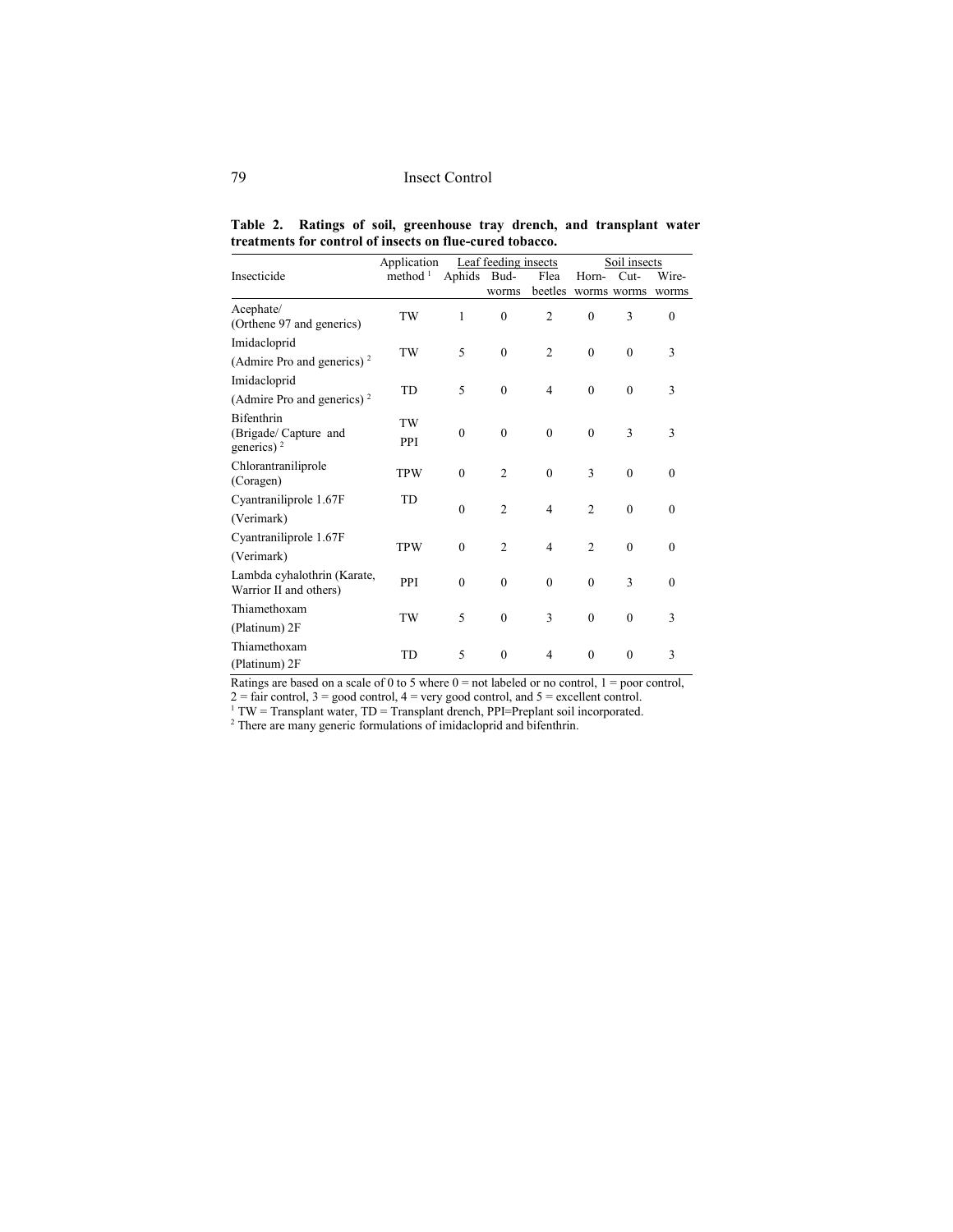| Insect Control |
|----------------|
|                |

| Table 3. Insects on Field Tobacco - Pretransplant Soil Treatments                |                                                         |            |  |  |  |
|----------------------------------------------------------------------------------|---------------------------------------------------------|------------|--|--|--|
| Insect                                                                           | Insecticide and formulation<br>Rate per acre            |            |  |  |  |
| <b>Wireworms</b>                                                                 | Lambda cyhalothrin                                      | 1.92 fl oz |  |  |  |
|                                                                                  | (Warrior II with Zeon and                               |            |  |  |  |
|                                                                                  | generics) 2.1EC                                         |            |  |  |  |
|                                                                                  | Bifenthrin (Brigade/Capture<br>2.56 to $6.4 \text{ fl}$ |            |  |  |  |
|                                                                                  | and generics) 2EC<br>OZ.                                |            |  |  |  |
| <b>Remarks and precautions:</b> Make broadcast application 24 to 48 hours before |                                                         |            |  |  |  |
| bedding. Banded applications are usually less effective than broadcast           |                                                         |            |  |  |  |
| applications. Bifenthrin is also registered for cutworm and flea beetle larvae.  |                                                         |            |  |  |  |

**These chemicals are restricted use**.

|                    |  |  | Table 4. Insects on Field Tobacco-Drench Application to Greenhouse |
|--------------------|--|--|--------------------------------------------------------------------|
| <b>Transplants</b> |  |  |                                                                    |

| Insects        | Insecticide and formulation | Rate per 1,000       |
|----------------|-----------------------------|----------------------|
|                |                             | plants               |
| Aphids,        | Imidacloprid (Admire Pro)   | $0.5$ to $0.6$ fl oz |
| flea beetles   | 4.6SC                       |                      |
|                | (various generics) 2F       | $1.0$ fl oz          |
|                | Thiamethoxam (Platinum) 2SC | $0.5$ to $0.8$ fl oz |
|                | (Platinum) 75SG             | $0.17 - 0.43$ oz     |
| Flea beetles,  | Cyantraniliprole            | 10 to 13.5 fl.       |
| budworms,      | (Verimark SC)               | oz/acre              |
| hornworms      |                             |                      |
| Wireworm.      | Imidacloprid (Admire Pro)   | $0.6$ to 1.2 fl oz   |
| Thrips for     | 4.6SC                       |                      |
| suppression of | (various generics) 2F       | $1.4$ to $2.8$ fl oz |
| tomato spotted | Thiamethoxam (Platinum) 2SC | $0.6$ to 1.3 fl oz   |
| wilt virus     | $()$ 2SC                    | $0.6$ to 1.3 fl oz   |
|                | (Platinum) 75SG             | $0.43$ oz            |

**Remarks and precautions:** Apply as a drench to plants in trays prior to transplanting. Mix with water before application. Keep agitated or mix regularly to avoid settling in tank. Water the plants in the trays before treatment and again immediately after application using enough water to wash the residue from the foliage into the media. Transplant within 3 days.

**<sup>a</sup> Always read and follow the directions on the insecticide label before use.**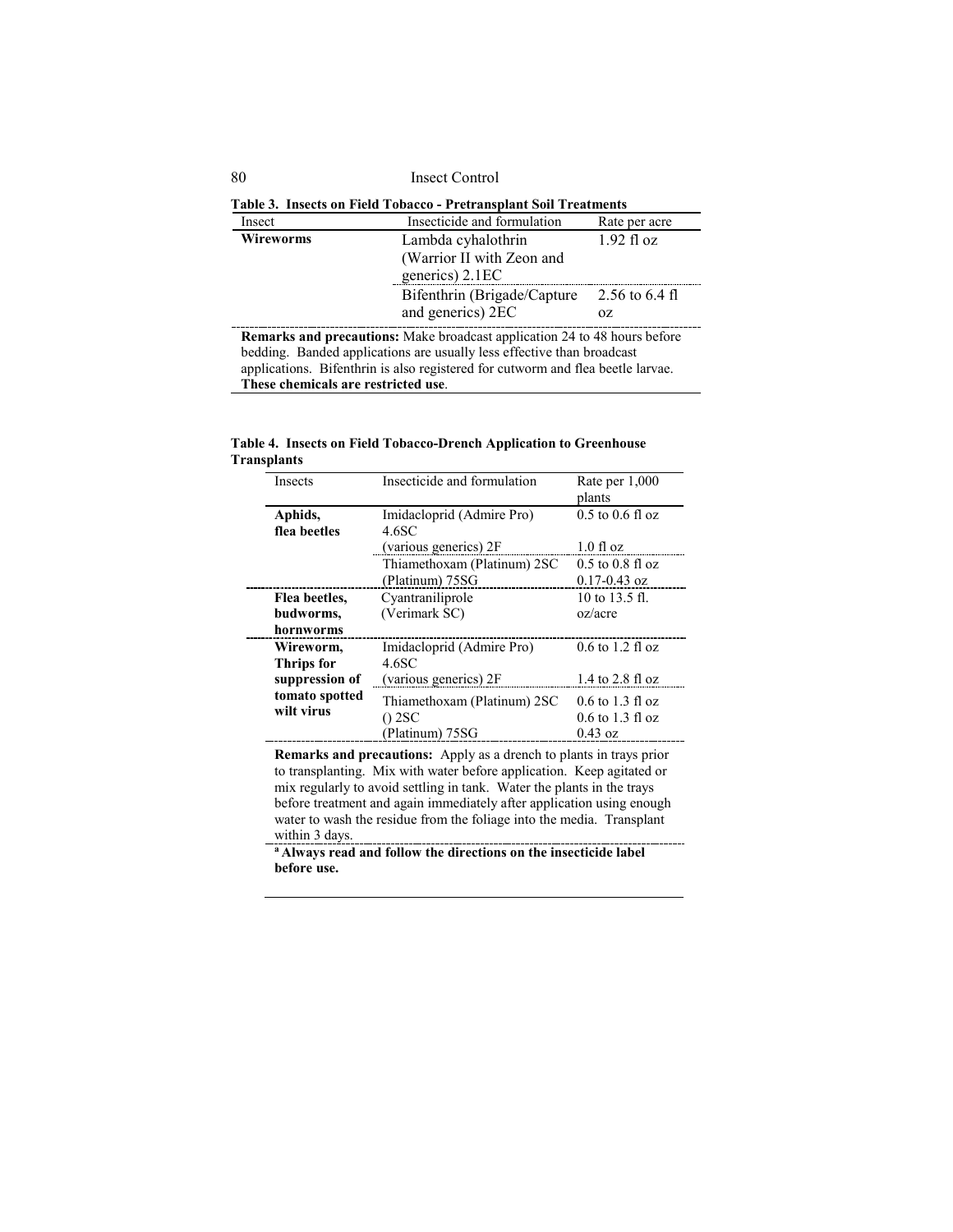|  |  | Table 5. Insects on Field Tobacco - Transplant Water Treatments |  |  |  |
|--|--|-----------------------------------------------------------------|--|--|--|
|--|--|-----------------------------------------------------------------|--|--|--|

| Insect                                                               | Insecticide and formulation                                                        | Rate                                   |  |  |  |
|----------------------------------------------------------------------|------------------------------------------------------------------------------------|----------------------------------------|--|--|--|
| Flea beetles,                                                        | Acephate (Acephate AG) 75SP                                                        | 1 lb/acre                              |  |  |  |
| cutworms,                                                            | (Acephate) 97UP                                                                    | $0.75$ lb/acre                         |  |  |  |
| thrips,                                                              | (Orthene) 97PE                                                                     | $0.75$ lb/acre                         |  |  |  |
| suppression                                                          |                                                                                    |                                        |  |  |  |
| of aphids                                                            | Bifenthrin (Brigade/Capture) 2EC                                                   | 2.56 to $6.4$ fl oz/acre               |  |  |  |
| Flea beetles,                                                        | Cyantraniliprole                                                                   | 10 to 13.5 fl. oz/acre                 |  |  |  |
| budworms,                                                            | (Verimark SC) 1.67F                                                                |                                        |  |  |  |
| hornworms                                                            |                                                                                    |                                        |  |  |  |
| Aphids, flea                                                         | Imidacloprid (Admire Pro) 4.6SC                                                    | $0.5$ to $0.6$ fl oz/1,000             |  |  |  |
| beetles                                                              |                                                                                    | plants                                 |  |  |  |
|                                                                      | (various generics) 2F                                                              | 1.0 fl oz/1,000 plants                 |  |  |  |
|                                                                      | Thiamethoxam                                                                       | $0.5$ to $0.8$ fl oz/1,000             |  |  |  |
|                                                                      | (Platinum) 2SC                                                                     | plants or                              |  |  |  |
|                                                                      |                                                                                    | $(3 \text{ to } 5 \text{ fl oz/acre})$ |  |  |  |
|                                                                      | (Platinum) 75SG                                                                    | $0.17 - 0.43$ oz/1,000                 |  |  |  |
|                                                                      |                                                                                    | plants                                 |  |  |  |
| Budworms,                                                            | Chlorantraniliprole (Coragen) 1.67SC                                               | 5.0 to 7.5 fl oz/acre                  |  |  |  |
| hornworms                                                            |                                                                                    |                                        |  |  |  |
|                                                                      | Remarks and precautions: Apply in at least 100 gallons of water per acre.          |                                        |  |  |  |
|                                                                      | Coragen must be applied uniformly in the root zone for optimum performance.        |                                        |  |  |  |
| Wireworms,                                                           | Imidacloprid (Admire Pro) 4.6SC                                                    | 0.8 to 1.2 fl oz/1,000                 |  |  |  |
| thrips for                                                           |                                                                                    | plants                                 |  |  |  |
| suppression                                                          | (various generics) 2F                                                              | 1.4 to 2.8 fl oz/1,000                 |  |  |  |
| of tomato                                                            |                                                                                    | plants                                 |  |  |  |
| spotted wilt                                                         | Thiamethoxam                                                                       | 0.8 to 1.3 fl oz/1,000                 |  |  |  |
| virus                                                                | (Platinum) 2SC                                                                     | plants or                              |  |  |  |
|                                                                      |                                                                                    | $(5 \text{ to } 8 \text{ fl oz/acre})$ |  |  |  |
|                                                                      | (Platinum) 75SG                                                                    | $0.43$ oz/1,000 plants                 |  |  |  |
|                                                                      | Remarks and precautions: Admire Pro and Platinum usually give excellent            |                                        |  |  |  |
|                                                                      | season-long control of aphids. Apply treatments in at least 100 gal of water/acre. |                                        |  |  |  |
| Calibrate transplanters and allow tanks to run low before refilling. |                                                                                    |                                        |  |  |  |

<sup>a</sup> Always read and follow the directions on the insecticide label before use.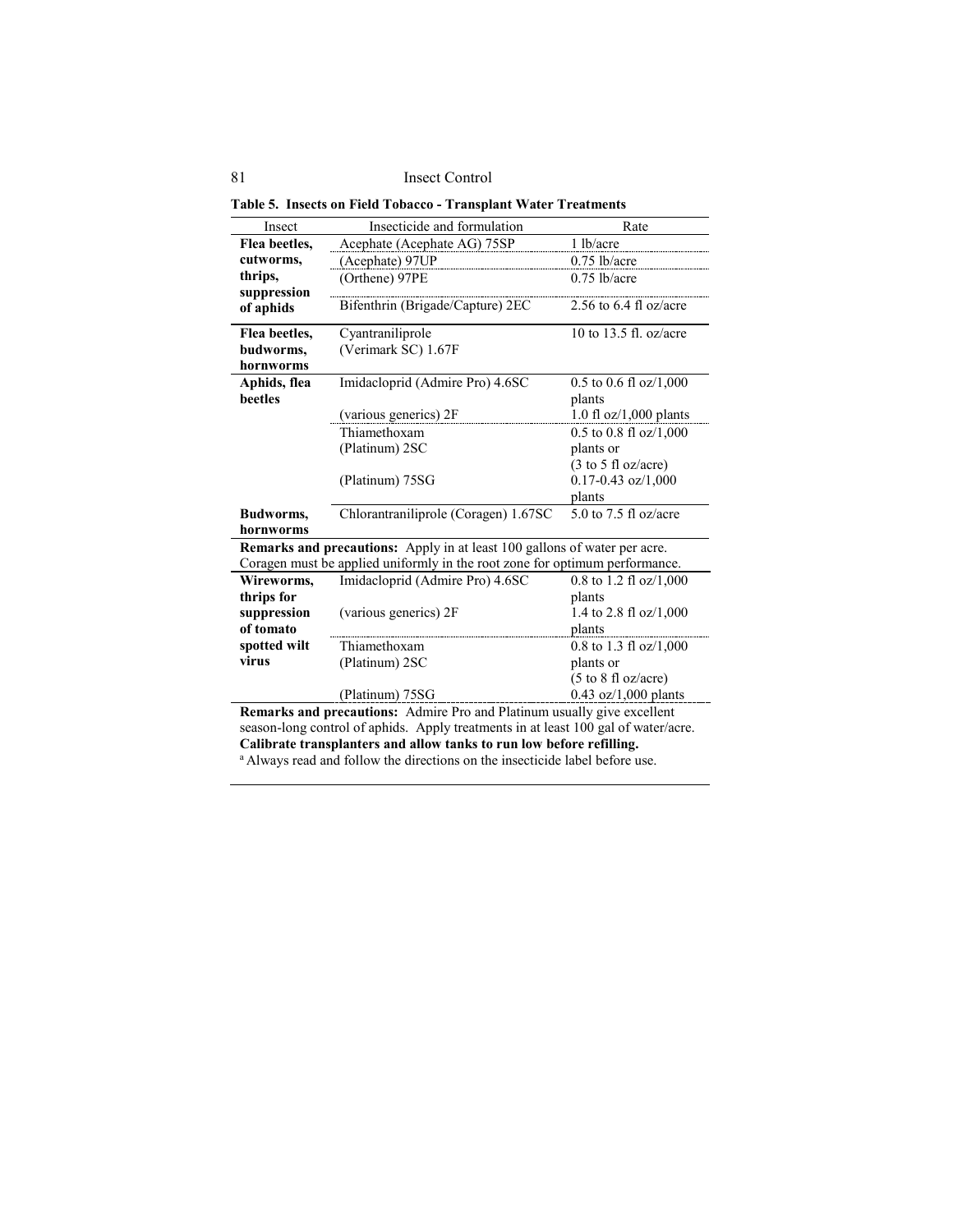### **Remedial Control of Insects on Larger Tobacco**

### **Scouting for Insects**

Tobacco fields should be scouted at least once a week throughout the season to determine when insecticide applications are needed.

- 1. Take representative samples from the entire field except for the outside rows. As you walk through the field, try to sample areas throughout the field. Do not sample the same plants each week. Look for insect pests and their damage on at least 50 plants in a field (1 to 10 acres) by making counts and recording the data for 5 consecutive plants at 10 locations throughout the field. Select the plants before you see them. If a field is planted on two different dates or if there are great differences in plant size within the field, divide the field into two or more sections and sample each section separately. Take more samples in larger fields.
- 2. During the first 4 weeks after transplanting, check tobacco for feeding holes or missing, stunted, or cut plants. Cutworms, flea beetles, wireworms, and other insects may have damaged these plants.
- 3. Beginning 3 to 4 weeks after transplanting, aphids, budworms, flea beetles, and hornworms are the primary targets of an insect scouting program.
- 4. When a field is being scouted for insects that feed on tobacco foliage, individual plants should be examined and the observations recorded in a notebook as follows:

a. Check the bud region for budworm damage. If damage is present, look carefully for budworms and the white cocoons of budworm parasites*.* Do not count plants without a live budworm.

Examine the entire plant for hornworm damage, locate, and count the hornworms that are at least 1 inch long, and determine whether they have the white egg-like cocoons of *Cotesia congregata* on their backs. Check the undersides of the upper leaves for aphids and the upper surfaces of the middle and lower leaves for honeydew, flea beetles, flea beetle feeding holes, and splitworm mines.

If you find an unidentified insect that appears to be damaging the crop, collect the insect and samples of its damage, and take them to a local Extension agent for identification. This is important because beneficial insects are often mistaken for pests and the misidentification of a pest may lead to the selection of the wrong insecticide for its control.

5. Tobacco fields should be treated when one or more insect pests meet or exceed the threshold levels shown in Table 6.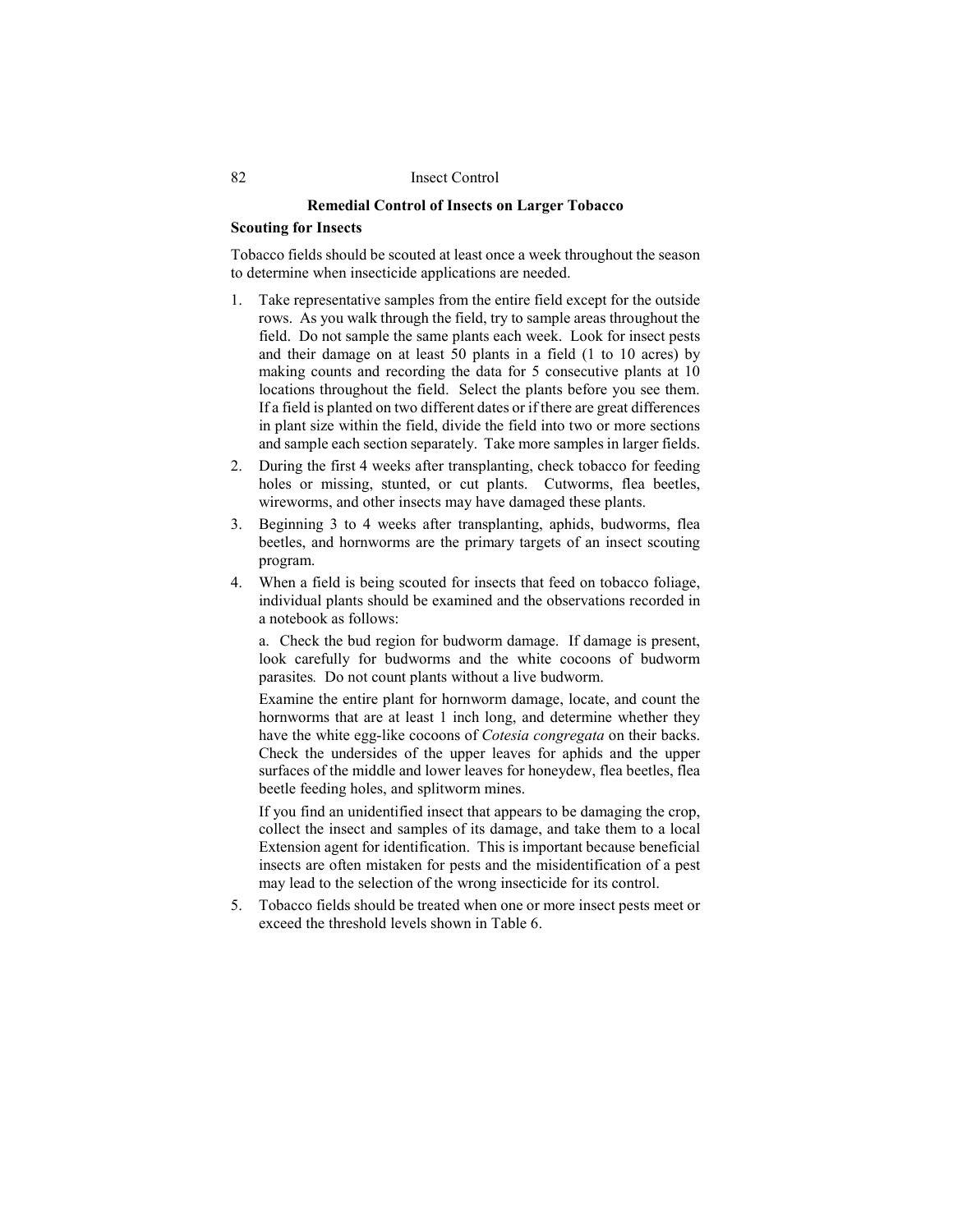| Table 6. Economic thresholds for various insects on tobacco. |  |
|--------------------------------------------------------------|--|
|--------------------------------------------------------------|--|

| Insect          | Economic threshold            | Time when insect is a problem  |
|-----------------|-------------------------------|--------------------------------|
| Aphids          | 50 or more aphids on any      | 4 weeks after transplanting to |
|                 | upper leaf of 5 of 50 plants. | final harvest                  |
| <b>Budworms</b> | 5 plants with one or more     | 3 weeks after transplanting to |
|                 | budworms per 50 plants        | 1 week before topping          |
|                 | until 1 week before topping.  |                                |
| Cutworms        | 5 of 100 plants with recent   | 1 to 4 weeks after             |
|                 | cutworm damage.               | transplanting                  |
| Flea beetles    | 4 beetles per plant on        | Transplanting to 4 weeks after |
|                 | tobacco less than 3 weeks     | transplanting and from topping |
|                 | old and 60 beetles per plant  | to final harvest               |
|                 | on plants more than 4 weeks   |                                |
|                 | old.                          |                                |
| Grasshoppers    | 10 grasshoppers per 50        | 4 weeks after transplanting to |
|                 | plants.                       | final harvest                  |
| Hornworms       | 5 larvae (worms) at least 1   | 3 weeks after transplanting to |
|                 | inch long per 50 plants.      | final harvest. Can be a        |
|                 | Count parasitized worms       | problem on air-cured tobacco   |
|                 | with the egg-like cocoons on  | in curing structures           |
|                 | their backs as 1/5 hornworm.  |                                |
| Wireworms       | Not determined                | 1 to 4 weeks after             |
|                 |                               | transplanting                  |

## **Tobacco Budworms**

Tobacco budworms feed in the buds of young tobacco plants causing many holes in the tiny developing leaves. As the leaves grow, the feeding holes become larger and give the plants a ragged, distorted appearance. Tobacco plants usually compensate for this damage so yield and quality may not be affected. However, budworms sometimes top the plants prematurely causing early sucker growth that may stunt the plants and require extra labor to remove the suckers. After the button stage, budworms rarely cause economic damage although they may burrow into the stalk. Apply foliar sprays for budworm control with 1 or 3 solid-cone or hollow-cone nozzles over each row using 40 to 60 psi to deliver 10 to 25 gallons of spray mixture per acre. The tobacco rows must be planted evenly so that the nozzles can be oriented directly over each row. See insecticide performance ratings in Table 7 and insecticide options for budworm control in Table 10. When checking tobacco for budworms, look on the leaves near the bud for the cocoons of two species of wasp that parasitize budworms. These cocoons are about ¼ inch long and white or grayish in color with two black bands or dots. These parasites provide good natural control of budworms on tobacco in Virginia.

### **Hornworms**

Tobacco and tomato hornworms are large caterpillars (up to 4 inches long) that eat considerable amounts of tobacco leaf. Infestations may develop anytime from transplanting until harvest is completed, but damage is usually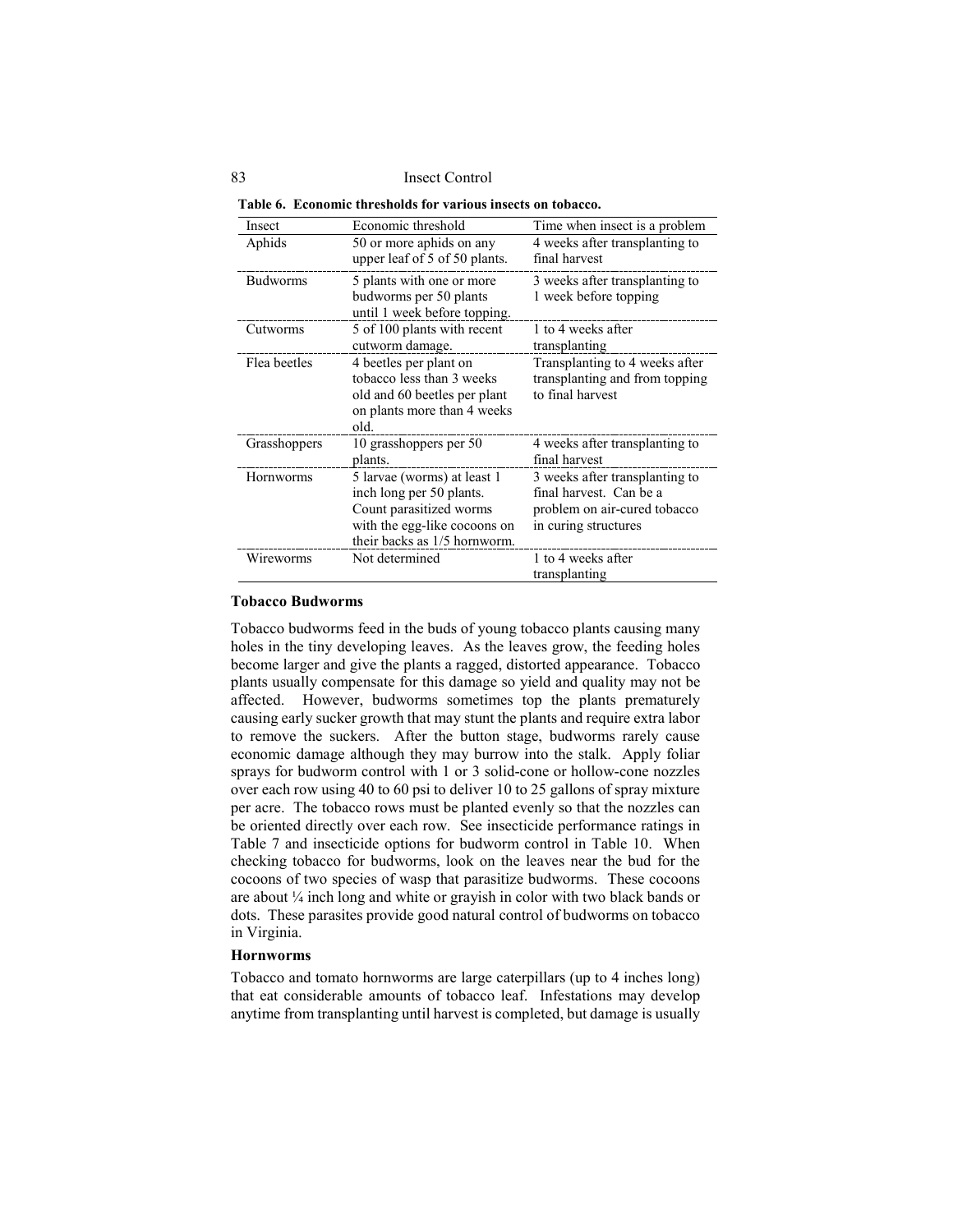most severe during June, August, and September. Predators also kill large numbers of small larvae that are less than 1 inch long. For this reason, hornworms less than 1 inch long are not considered when determining the economic threshold because they cause very little damage and have no effect on yield or quality. However, if a field has large numbers of hornworms less than 1 inch long, the field should be rechecked in 3 to 4 days. For optimum hornworm control, direct insecticide sprays to the upper one-half of the plants. See insecticide ratings in Table 7 and the labeled insecticides in Table 10. Several cultural practices help reduce the susceptibility of tobacco to hornworms. Early topping, early transplanting, effective sucker control, and recommended rates of nitrogen help reduce late-season infestations. When used on an area-wide basis, stalk cutting and root destruction immediately after harvest reduces overwintering hornworm populations.

### **Aphids**

The green peach aphid is a severe pest of tobacco in Virginia. Under favorable conditions, aphid populations increase rapidly, doubling in size about every two days. High populations of aphids can cause serious reductions in yield and quality. As aphids feed, they excrete honeydew that contains the excess sugars provides a food source for a dark, sooty mold. The combination of sooty mold and honeydew interferes with curing, reduces leaf quality, and often remains on the leaves after aphids have been controlled. Aphids are most severe on field tobacco before topping, but they can be a problem after topping in some years. Watch for increases in aphid populations from early June to the end of August. Examine the undersides of leaves from all portions of tobacco plants to assess the extent of aphid infestation.

The following practices can be used to manage aphids on tobacco.

### **1. Preventive control**

### **Apply systemic insecticides before or at transplanting.**

Admire Pro or Platinum applied as transplant drench or transplant water treatments usually provide excellent season-long control of aphids (Table 2).

#### **2. Remedial control of aphids**

**Make remedial applications of a foliar insecticide at the economic threshold level** before populations become too high (Table 3). This will make aphid control much easier for the rest of the season.

**Rotate insecticides for resistance management.** The continuous use of the same insecticide year after year increases the chances that aphids and other pests will develop resistance to it. Rotating insecticides with different IRAC modes of action (MOA) reduces the chances that resistance will develop (Table 9). When applying several insecticides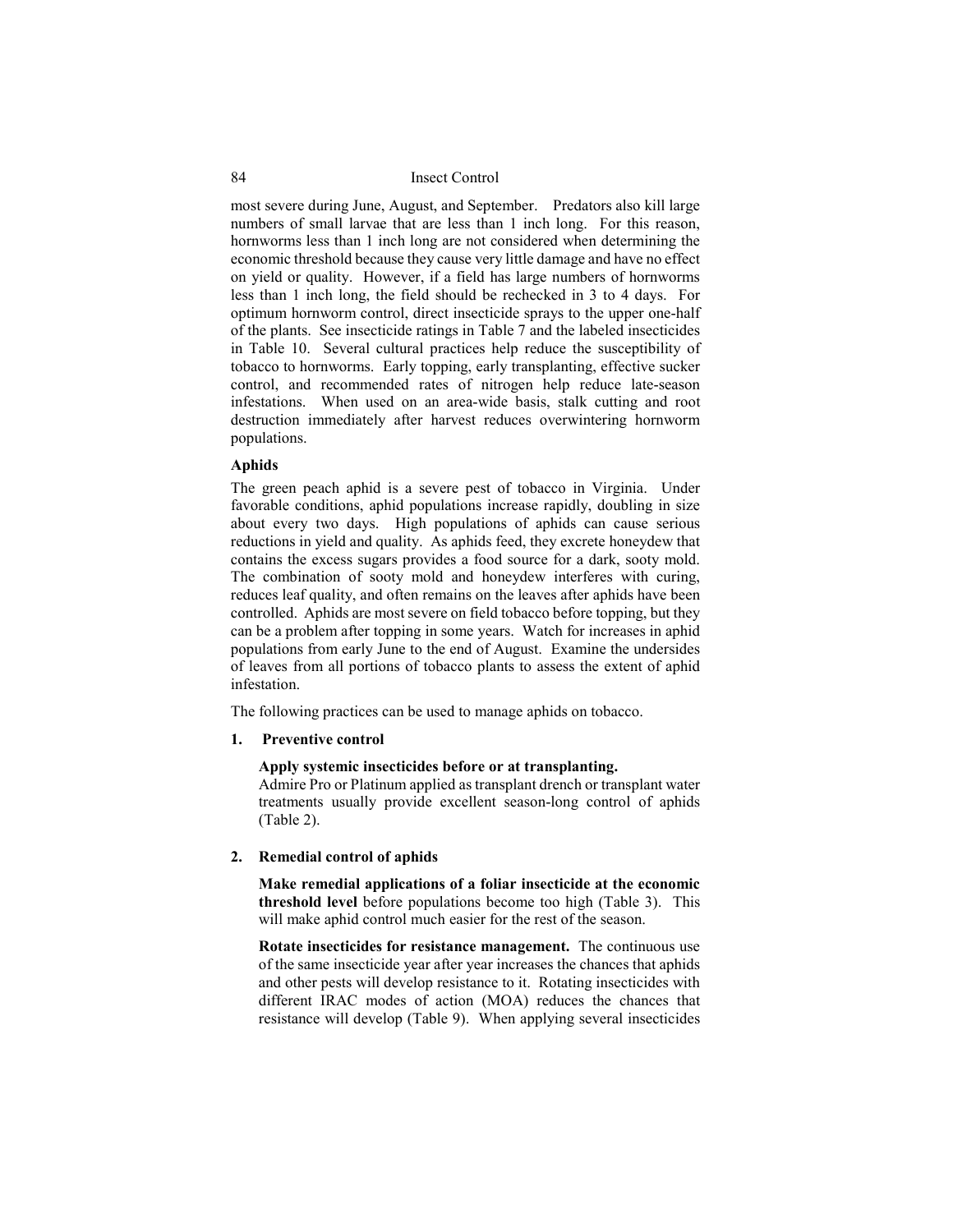for aphid control over the growing season, change from one MOA to another. Do not apply a neonicotinoid (group 4) such as Provodo, Actara, or Assail to tobacco already treated with another neonicotinoid (group 4) such as Admire or Platinum. Instead, apply Orthene (group 1B) or Fulfill (group 9).

**Assess control after 3 or 4 days.** It takes 1 to 3 days after application of most insecticides for the aphids to die. If control is not adequate, determine whether the weather conditions, spraying equipment, improper calibration, etc. contributed to the poor control. If another application is needed, apply an insecticide in another MOA group (Table 9).

**Higher gallonage, higher sprayer pressure, drop nozzles, and spreader-stickers can improve coverage.** For optimum aphid control with foliar insecticides, the sprays must come in contact with the aphids. Drop nozzles improve control if aphids are abundant on the undersides of the lower leaves.

**Continue to scout the crop** after satisfactory control is obtained. Aphid infestations may return to damaging levels and require additional insecticide applications.

### **3. Cultural control of aphids**

Most cultural practices do not keep aphid populations below the economic threshold, but they can improve the effectiveness of foliar insecticides and reduce the need for insecticide applications after topping. Useful cultural practices include:

**Avoid planting cole crops such as cabbage and turnips near greenhouses**. These plants are sources of aphids that can infest tobacco plants early in the growing season.

**Control aphids in greenhouses.** Make sure seedlings are aphid-free before they are transplanted. Destroy greenhouse transplants immediately after transplanting is completed.

**Transplant early**. Early planted tobacco may become infested with aphids earlier, but it matures earlier and the aphids have less impact on early-planted tobacco than they do on tobacco planted near the middle of the recommended planting period.

**Use recommended nitrogen rates on flue-cured tobacco.** Too much nitrogen fertilizer causes the leaves to remain green later in the year and it promotes excessive sucker growth that favors aphid infestations.

**Top early and control suckers.** Aphid populations often decline rapidly after topping, especially in hot, dry weather. However, aphids may still reach damaging levels that require insecticide treatment.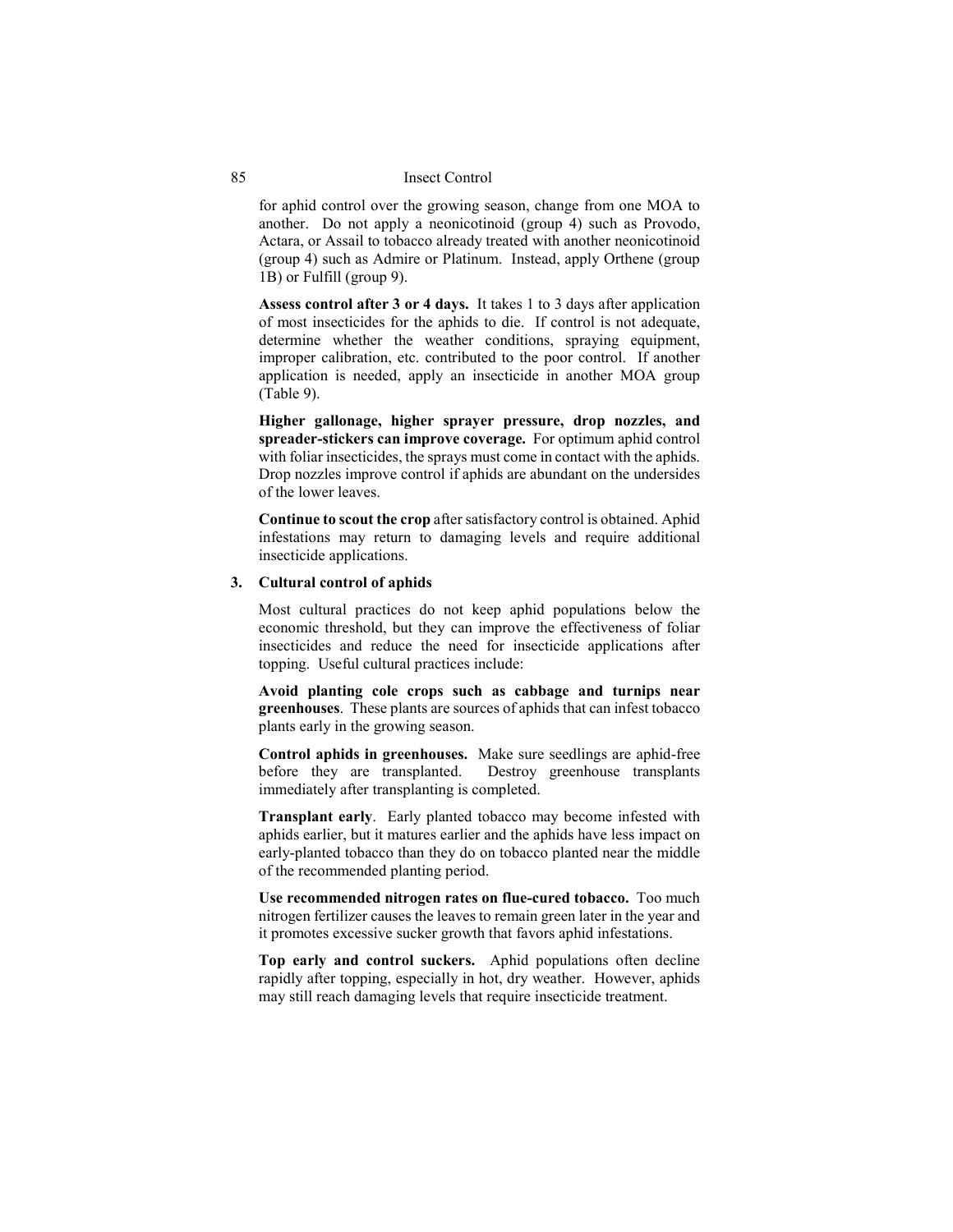### **Tobacco Flea Beetles**

Adult tobacco flea beetles feed on the leaves and stalks of tobacco, while the tiny grubs feed on the roots. Extensive feeding on newly set transplants by both beetle stages may cause stunting and uneven stands. When checking tobacco fields for flea beetles, look for the characteristic shot-hole feeding damage, and then count the beetle as described earlier under field scouting. Flea beetle control ratings for systemic and foliar insecticides are listed in Tables 2 and 7, respectively. Insecticides for flea beetle control are listed in Tables 3, 4, 5, and 10. Harvesting at the normal time, and stalk cutting and root destruction immediately after the last harvest are the most effective cultural practices for reducing overwintering flea beetle populations and the resulting damage the next year. Nitrogen deficient tobacco appears to be more susceptible to flea beetle damage after topping.

Flea beetles are difficult to control after topping because most insecticides that can be used at this time provide only short residual control while flea beetles emerge from the soil over an extended period of time.

## **Managing thrips to control tomato spotted wilt virus**

The tobacco thrips, *Frankliniella fusca,* is the primary vector of the tobacco pathogen, tomato spotted wilt virus (TSWV). TSWV caused moderate stand reductions in tobacco fields in parts of Virginia in 2002 but it has been a minor problem since then. Foliar treatments for thrips control are not effective for managing TSWV after the disease is observed in the field. However, tray drench or transplant water applications of Admire Pro or generic forms of imidacloprid and Platinum suppress TSWV. Tray drenches are more effective than transplant water treatments.

# **Tobacco splitworm**

The tobacco splitworm or potato tuberworm, a leaf-mining caterpillar is sometimes a late season problem on tobacco. Splitworms live in tunnels or mines that appear as brown, tan, or grayish, translucent blotches on the leaves. Splitworms can also feed in the midvein and stalk. Old mines turn brown and brittle and may destroy over 50 percent of the leaf. Although the mines are most common on the lower leaves, they can occur on any leaf. Splitworm damage increases the amount of dead leaf tissue and may reduce crop yield and value. Since splitworms feed within the leaves, they are difficult to control with insecticides. Currently, only Coragen is registered for splitworm control on tobacco. However, Denim, Blackhawk, and acephate applied in high volumes of water may provide fair to good control. Denim was the most effective treatment for splitworms in one trial in Virginia.

Irish potatoes should not be planted or stored near tobacco fields because they can be an important source of this pest in tobacco. Since splitworms continue to develop inside the leaves after they are harvested, removing infested leaves and dropping them on the ground will not reduce the problem and may make it worse. Air-cured and fire-cured tobacco stalks are also a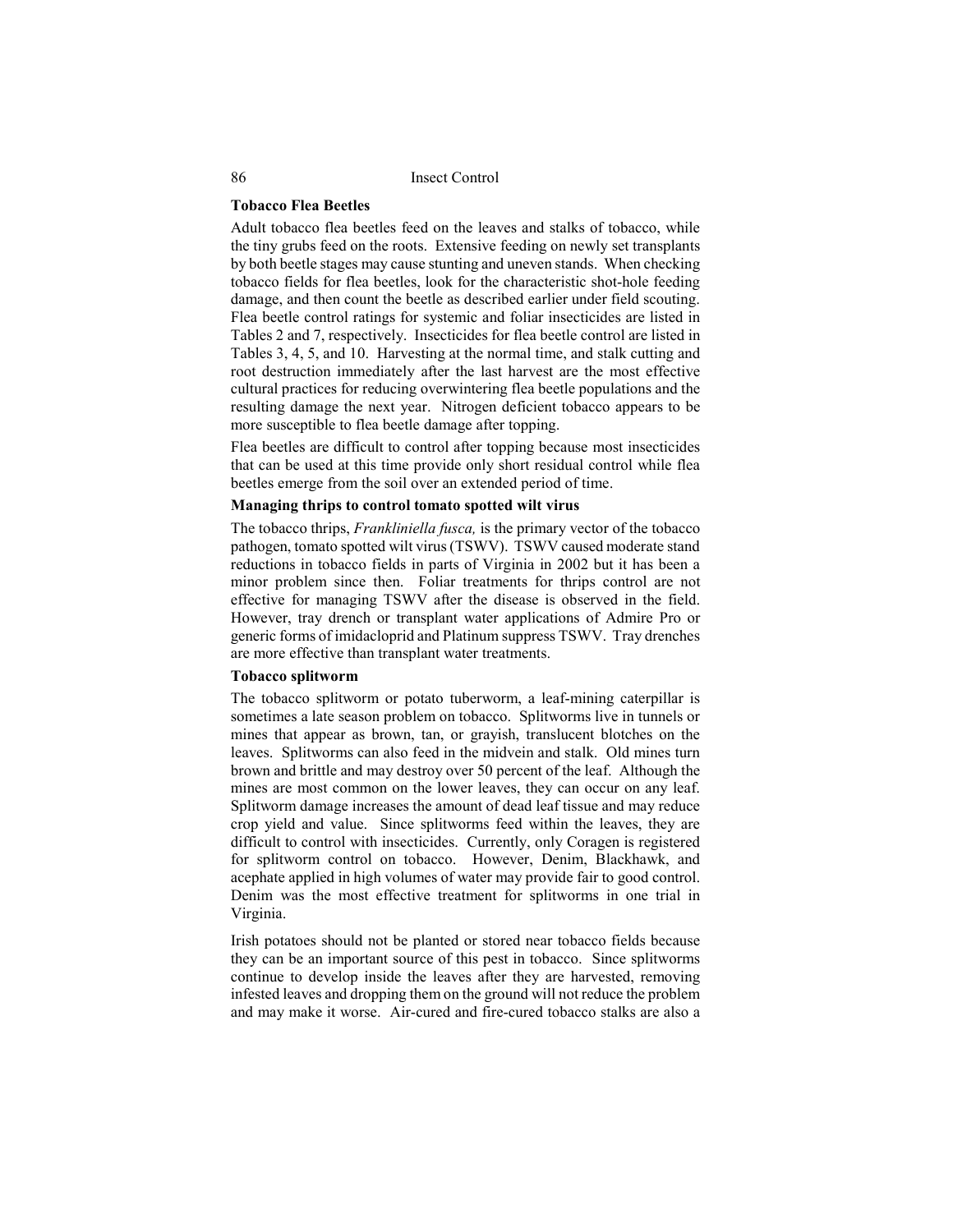source of overwintering splitworm moths so they should not be discarded near tobacco fields.

### **Insecticide Application Methods**

Apply insecticides properly for optimum insect control. On small tobacco, obtain effective control by directing one solid-cone or hollow-cone nozzle per row to the bud. Operate equipment at 40 to 60 psi, do not exceed 5 miles per hour, and use at least 6 to 8 gallons of finished spray per acre. After tobacco is 2 ft. tall, use one or three nozzles per row. If three nozzles are used, orient the two side nozzles at 45 degree angles toward the upper  $\frac{1}{3}$  of the plant. Use 20 to 50 gallons of spray mixture per acre at 40 to 60 psi. Set the nozzles 8 to 12 inches above the tobacco. Drop nozzles oriented to the undersides of the leaves and used in combination with one or three nozzles over the row may improve aphid, splitworm, and flea beetle control. Plant tobacco uniformly so that the space between rows is constant. This makes it easier to orient the spray nozzles over the plants during the spraying operation.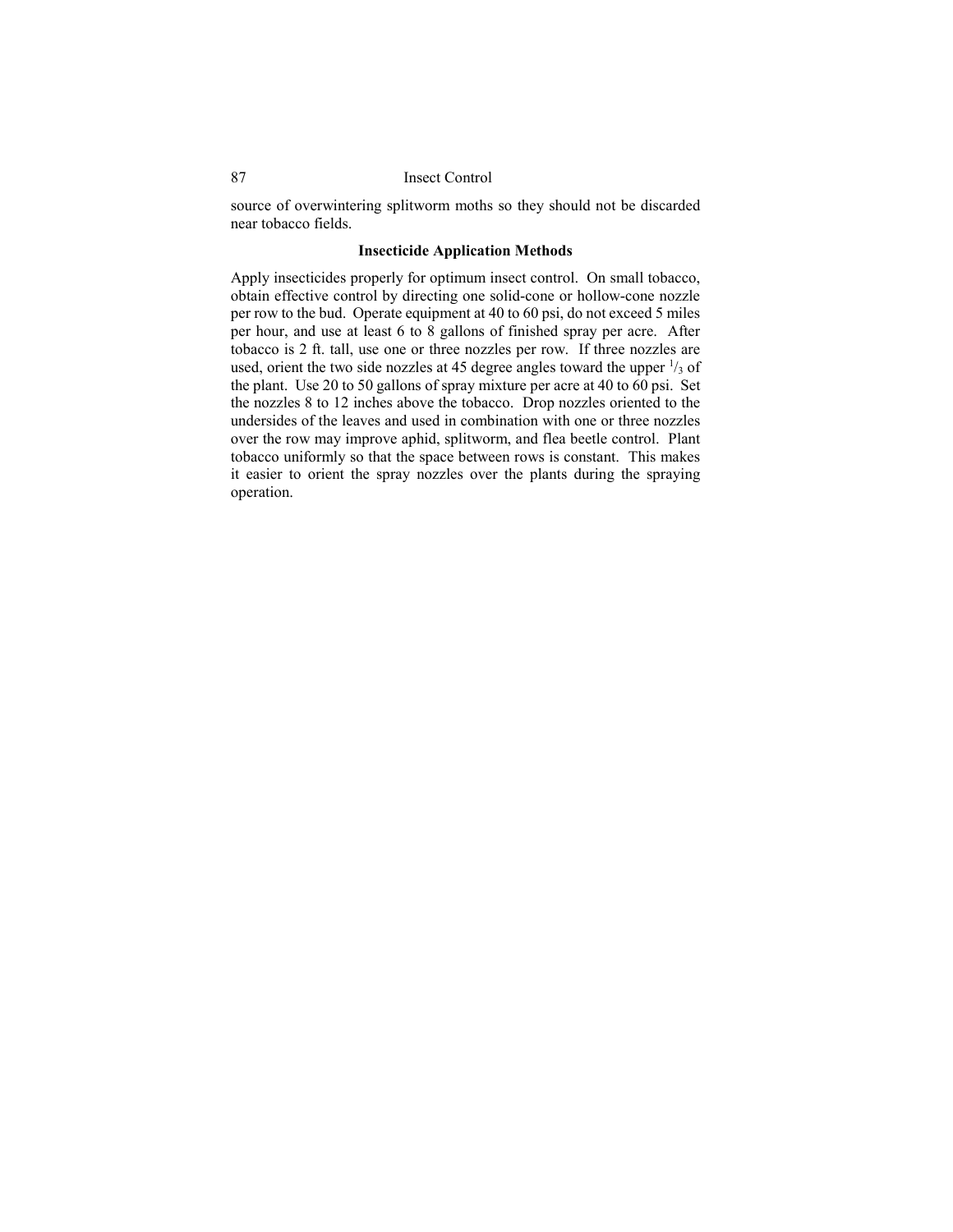| Insecticide                                                    | Aphids           | BW <sup>1</sup> | CW <sup>1</sup>  | FB <sup>1</sup> | GH <sup>1</sup> | HW <sup>1</sup>  |
|----------------------------------------------------------------|------------------|-----------------|------------------|-----------------|-----------------|------------------|
| Actara<br>(thimethoxam)                                        | 4                | $\mathbf{0}$    | $\theta$         | $\overline{4}$  | $\theta$        | $\mathbf{0}$     |
| <b>Assail / Anarchy</b><br>(acetamiprid)                       | 4                | $\mathbf{1}$    | $\mathbf{0}$     | $\overline{4}$  | $\mathbf{0}$    | $3*$             |
| <b>Besiege</b><br>(Chloranthiliprole and<br>Lambda cyhalotrin) | $\mathbf{1}$     | 4               | 3                | 3               | 3               | 5                |
| <b>Blackhawk</b><br>(Spinosad)                                 | $\mathbf{0}$     | 4               | $\boldsymbol{0}$ | $\mathbf{0}$    | $\mathbf{0}$    | 4                |
| Brigade / Capture<br>(Bifenthrin)                              | 3                | 3               | $\overline{4}$   | 3               | 3               | 5                |
| B.t.                                                           | $\boldsymbol{0}$ | $\overline{2}$  | $\mathbf{0}$     | $\mathbf{0}$    | $\mathbf{0}$    | 5                |
| Coragen<br>(Chloranthiliprole)                                 | $\mathbf{0}$     | 4               | $\mathbf{0}$     | $\mathbf{0}$    | $\theta$        | 5                |
| Denim<br>(Emamectrin benzoate)                                 | $\mathbf{0}$     | 4               | $\mathbf{0}$     | $\theta$        | $\theta$        | 4                |
| <b>Exirel</b><br>Cyantraniliprole)                             | $\mathbf{0}$     | 4               | $\boldsymbol{0}$ | $\overline{4}$  | $\mathbf{0}$    | $\overline{4}$   |
| <b>Fulfill</b><br>(Pymetrozine)                                | 3                | $\mathbf{0}$    | $\mathbf{0}$     | $\mathbf{0}$    | $\mathbf{0}$    | $\mathbf{0}$     |
| Karate / Warrior<br>(Lambda cyhalotrin)                        | 1                | 3               | 3                | 3               | 3               | 5                |
| Orthene / Acephate<br>(Acephate)                               | 4                | $\overline{c}$  | 4                | $\overline{c}$  | $\overline{4}$  | 5                |
| Provado<br>(Imidacloprid)                                      | 4                | $\mathbf{0}$    | $\mathbf{0}$     | 3               | $\mathbf{0}$    | $\boldsymbol{0}$ |
| <b>Steward</b><br>(Indoxacarb)                                 | $\mathbf{0}$     | $4-$            | $\mathbf{0}$     | $\overline{4}$  | $\overline{0}$  | 5                |

**Table 7. Rating of foliar insecticides for control of common insect pests on fluecured tobacco.**

 $1$  BW = Budworm; CW = Cutworm; FB = Flea Beetle; GH = Grasshopper; HW = Hornworm.

Rating is as follows:  $0 = not$  labeled,  $1 = poor$ ,  $2 = fair$ ,  $3 = good$ ,  $4 = very good$ , 5 = excellent. \*effective, but not labeled.

<sup>a</sup> Always read and follow the instructions on the insecticide label before use.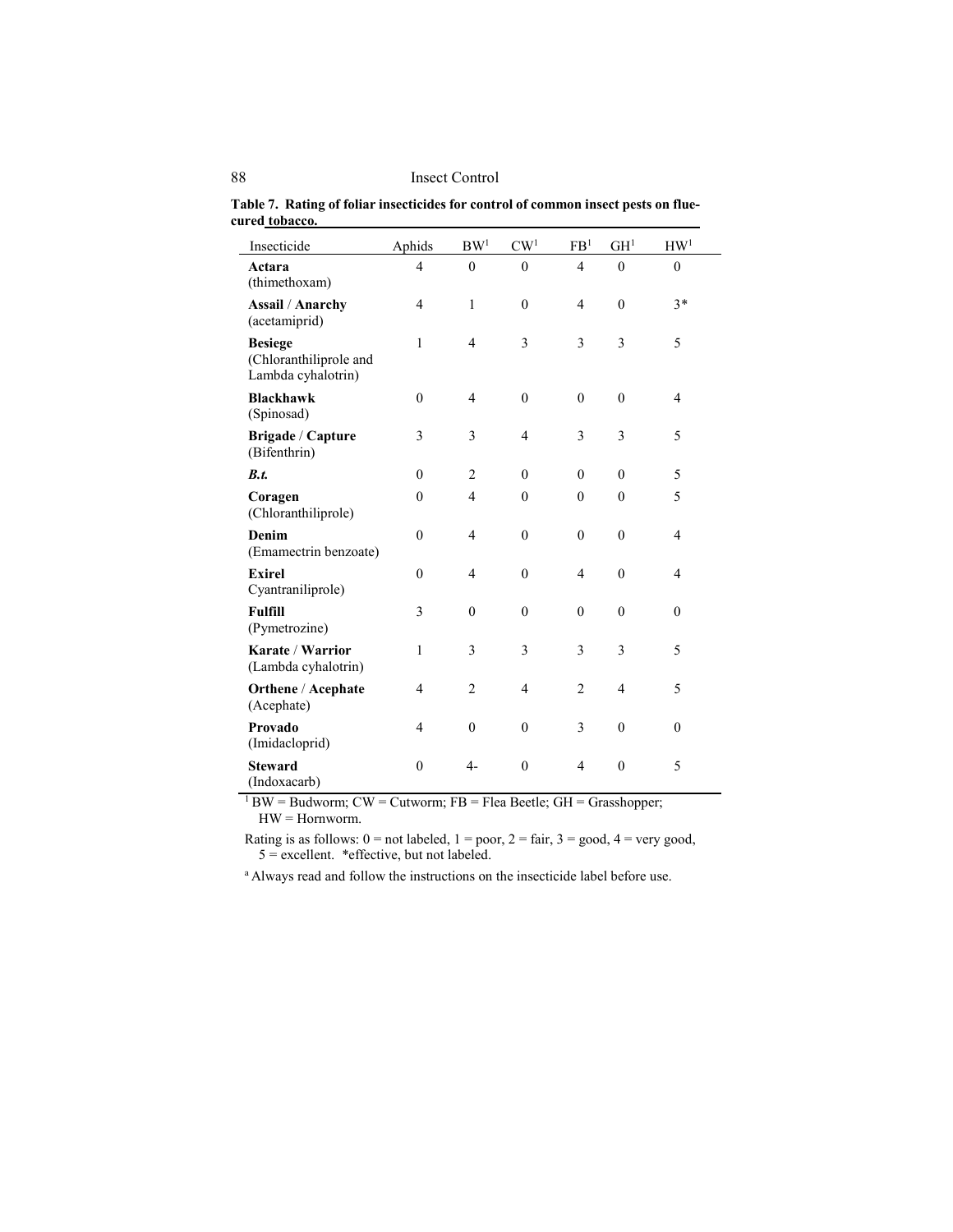| Table 8. Restricted entry intervals (REI) and preharvest intervals (PHI) for |
|------------------------------------------------------------------------------|
| various insecticides used on flue-cured tobacco in Virginia.                 |

| Insecticide                                                     | Restricted entry<br>Intervals (REI) | Preharvest<br>interval (PHI) |
|-----------------------------------------------------------------|-------------------------------------|------------------------------|
| <b>Foliar treatments</b>                                        | (hours)                             | (days)                       |
| Acephate (Orthene/Acephate AG/Acephate UP)                      | 24                                  | 3                            |
| Acetamiprid (Assail) 70WP, 30WG                                 | 12                                  | 7                            |
| Bacillus thuringiensis (Agree/Crymax/Dipel/<br>Javelin/XenTari) | 4                                   | 0                            |
| Bacillus thuringiensis (Lepinox)                                | 12                                  | $\theta$                     |
| Bifenthrin (Brigade/Capture)                                    | 12                                  | Do not apply<br>after layby  |
| Bifenthrin + imidacloprid (Brigadier)                           | 12                                  | Do not apply<br>after layby  |
| Chlorantraniliprole (Coragen)                                   | $\overline{4}$                      | $\mathbf{1}$                 |
| Emamectin benzoate (Denim)                                      | 12                                  | 14                           |
| Imidacloprid (Nuprid/Provado) 1.6F                              | 12                                  | 14                           |
| Indoxacarb (Steward)                                            | 12                                  | 14                           |
| Lambda-cyhalothrin (Karate/Warrior 1CS)                         | 24                                  | 40                           |
| Pymethozine (Fulfill)                                           | 12                                  | 14                           |
| Spinosad (Blackhawk)                                            | 4                                   | 3                            |
| Thiamethoxam (Actara))                                          | 12                                  | 14                           |
| <b>Soil treatments</b>                                          |                                     |                              |
| Bifenthrin (Brigade/Capture)                                    | 12                                  | NA                           |
| Metaldehyde (Deadline Bullets)                                  | 12                                  | NA                           |
| Greenhouse seedling drench or transplant water treatments       |                                     |                              |
| Acephate (Orthene/Acephate)                                     | 24                                  | NA                           |
| Bifenthrin (Brigade/Capture)                                    | 12                                  | NA                           |
| Chlorantraniliprole (Coragen)                                   | 4                                   | NA                           |
| Cyantraniliprole (Verimark SC)                                  | $\overline{4}$                      | NA                           |
| Imidacloprid (Admire Pro and generics)                          | 12                                  | NA                           |
| Lambda-cyhalothrin (Warrior/Karate)                             | 12                                  | NA                           |
| Thiamethoxam (Platinum) 2F                                      | 12                                  | NA                           |

Following the PHI for an insecticide application does not ensure that residues on the cured tobacco will be acceptable. Growers are ultimately responsible for residues and must heed contract restrictions for specific insecticides and consider using an insecticide that has the least residue concern. The use of acephate, pyrethroids, and Coragen should be considered carefully.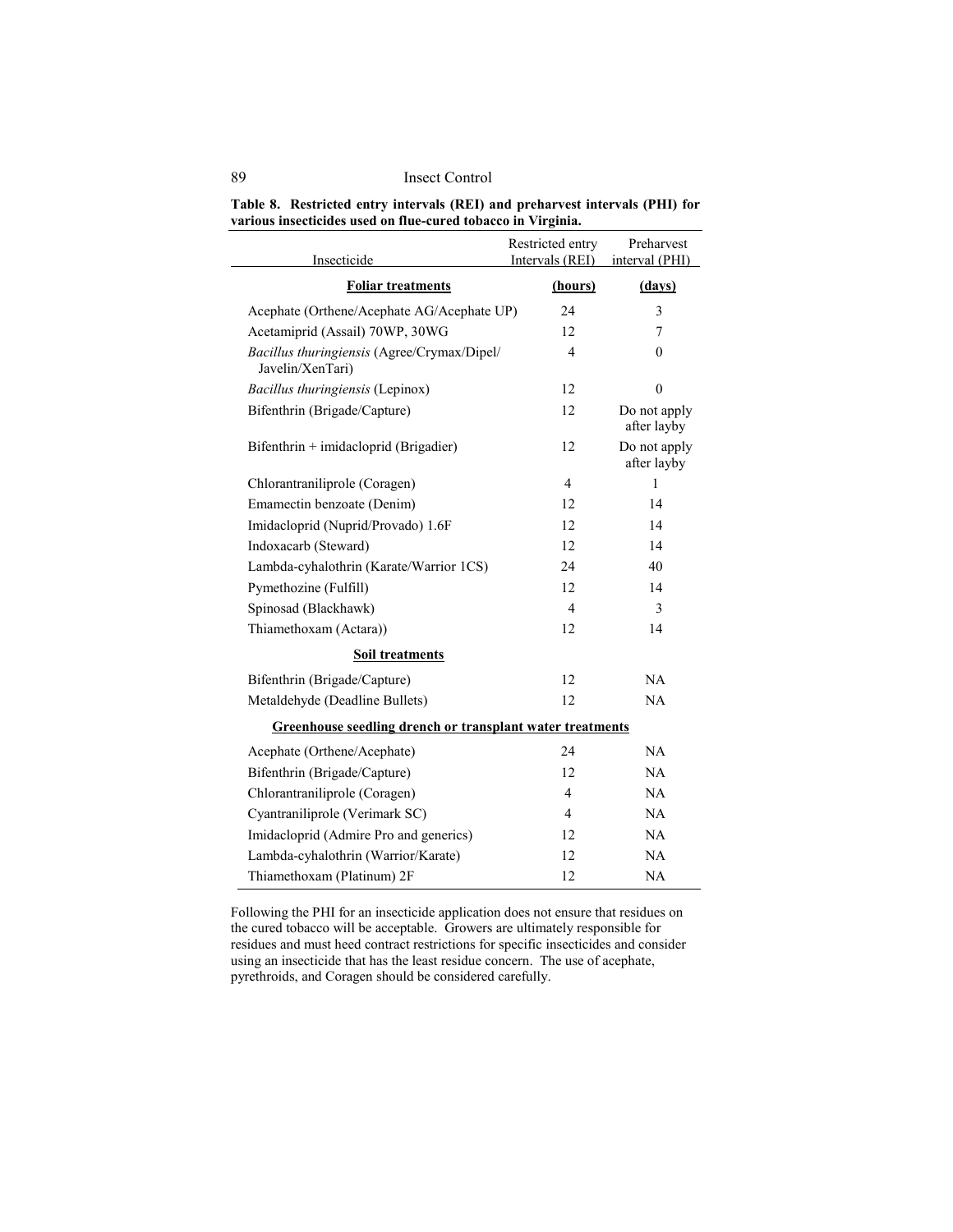Minimizing Insecticide Residues

Pesticide residues are an important factor in the quality of cured tobacco that can cause some contractors to reject your crop. The following points help to minimize pesticide residues on the marketed crop.

- **Do not use any insecticides not labeled for use on tobacco.**
- **Do not use carbaryl (Sevin), chlorpyrifos, flubendiaminde (Belt) endosulfan, or methomyl (Lannate).** Some companies specify in their contacts chemicals that must not be used on the crop that they purchase.
- **Follow the preharvest intervals closely.** The pyrethroids, bifenthrin (Brigade) and lambda-cyhalothrin (Karate/Warrior) have very long preharvest intervals. Bifenthrin should not be applied after layby and lambda-cyhalothrin has a 40-day preharvest interval. Some companies are concerned about Orthene (Acephate) residues. Orthene should be applied as far from harvest as possible. **Use insecticides with short**  preharvest intervals during the harvest period. *thuringiensis* (Bt) and Blackhawk are good options for hornworms,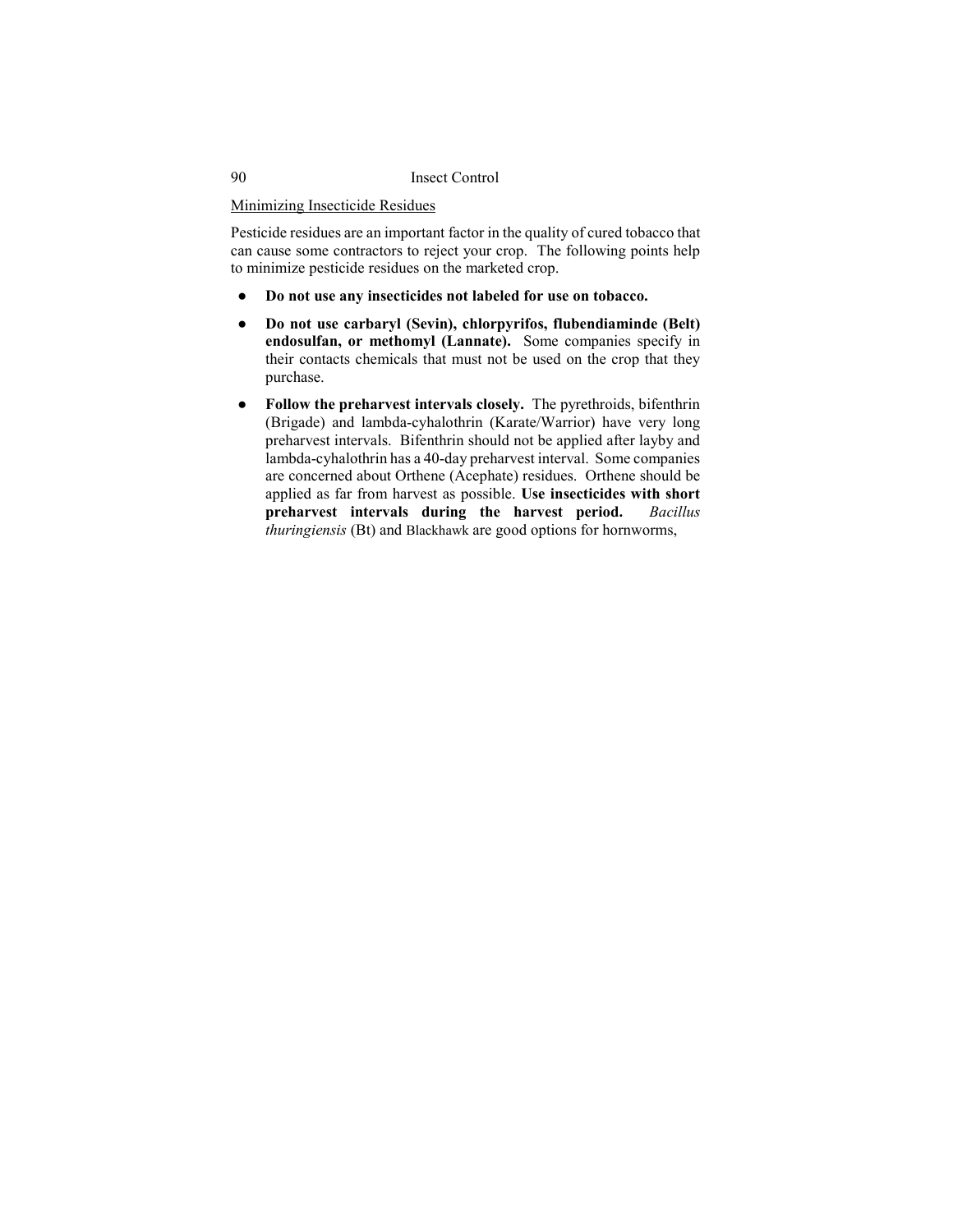## Resistance Management

The Insecticide Resistance Action Committee (IRAC) has grouped insecticides into mode of action (MOA) groups that are listed on many of the insecticide labels (Table 9). Avoid using insecticides within the same MOA group time after time. Instead, switch to an insecticide in another MOA group. This reduces the chances that an insect will develop resistance and help preserve the insecticides registered for tobacco.

**Table 9. Tobacco insecticides by group and mode of action (MOA) for resistance management.**

| Group #        | Mode of action                                                   | Chemical sub-group<br>or active ingredient                                                | Product name                                        |
|----------------|------------------------------------------------------------------|-------------------------------------------------------------------------------------------|-----------------------------------------------------|
| 1 <sub>B</sub> | Acetylcholine<br>esterase inhibitors                             | Organophosphates                                                                          | Orthene                                             |
| 3              | Sodium channel<br>modulators                                     | Pyrethroids,<br>Pyrethrins                                                                | Brigade/Capture<br>Karate/Warrior                   |
| 4              | Nicotinic<br>Acetylcholine<br>receptor agonists /<br>antagonists | Neoicothinoids                                                                            | Actara, Admire Pro,<br>Assail, Platinum,<br>Provado |
| 5              | Nicotinic<br>Acetylcholine<br>receptor agonists                  | Spinosyns                                                                                 | <b>Blackhawk</b>                                    |
| 6              | Chloride channel<br>activators                                   | Avermectins                                                                               | Denim                                               |
| 9              | Selective feeding<br>blockers                                    | Pymetrozine                                                                               | Fulfill                                             |
| 11             | Microbial<br>disruptors of insect<br>midgut membranes            | Bacillus thuringiensis<br>var. kurstaki, Bacillus<br>thuringiensis var.<br>tenebrionenses | Dipel, etc.                                         |
| 22             | Voltage dependent<br>sodium channel<br>modulators                | Indoxacarb                                                                                | Steward                                             |
| 28             | Ryanodine<br>receptor inhibitor                                  | Chlorantraniliprole<br>Cyantraniliprole                                                   | Coragen<br>Exirel<br>Verimark                       |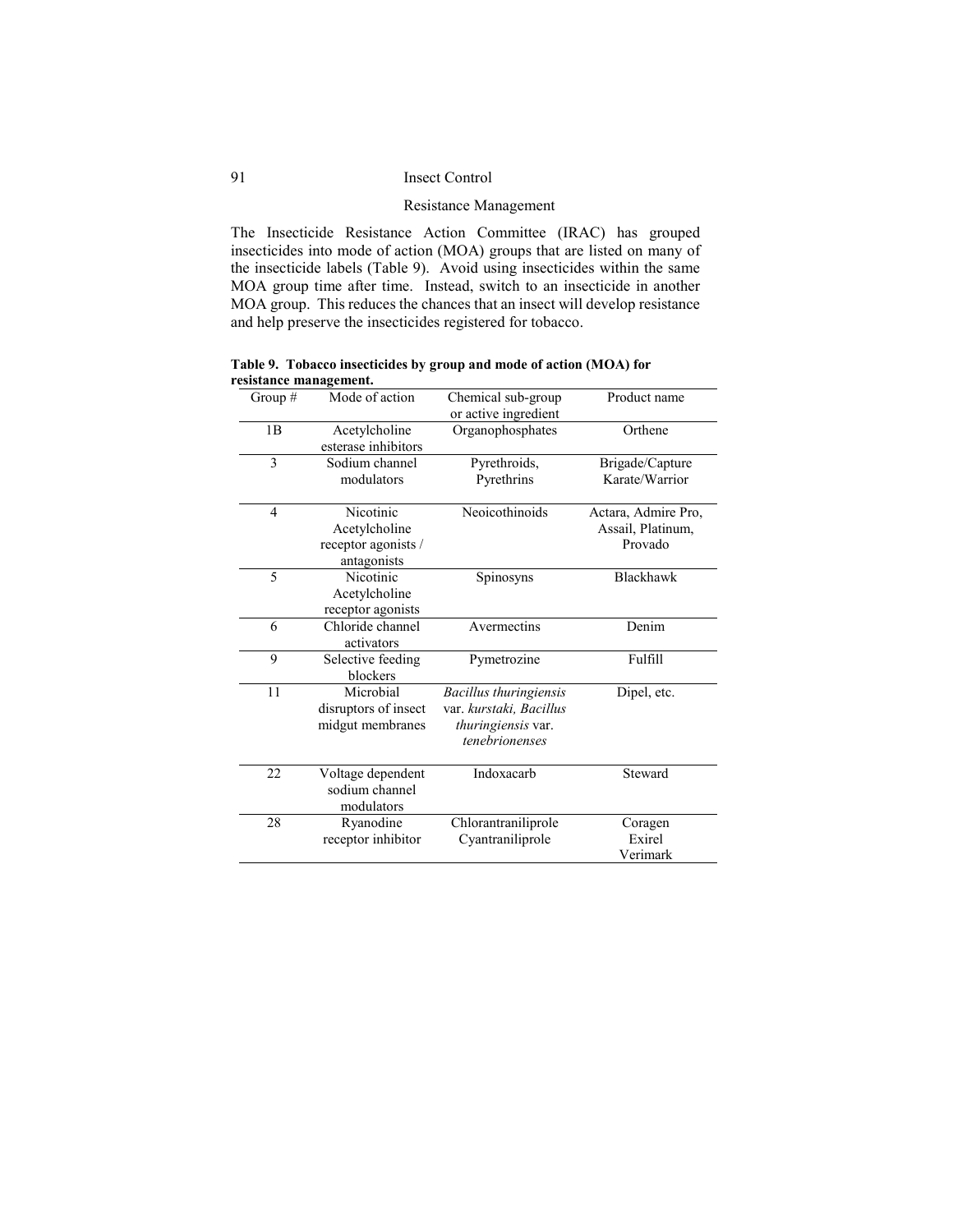### **Insect management on organic tobacco.**

The number of insecticides available for use on organic tobacco is very limited and many of those provide marginal control of the target pests. Many of the approved materials are much less effective and provide shorter residual control than non-organic products. The Organic Materials Registry Institute (OMRI) lists materials that are available for use on organic tobacco. Many of the approved materials are much less effective and provide shorter residual control than synthetic insecticides. Many OMRI approved insecticides are expensive.

Aphids are the most challenging insect pest in organic tobacco because the insecticides labeled for their control provide very little control or there is limited information on their efficacy on tobacco. Dipel (Bacillus thuringensis and generics) has been used in conventional tobacco production for many years. It gives good control of hornworms and fair control of budworms when applied as a spray (DF) and the 10G formulation applied directly to the bud gives excellent budworm control. Pyganic gives good control of flea beetles, while the azadractin material (Aza-Direct and GOS Neem T-Way) provide fair control.

Organic growers may use several cultural practices to help manage insects on their crop. Crop rotation and early soil preparation help reduce problems with cutworms and may also help with wireworm control. Growers can plant sunflowers and buckwheat around field margins and in skip rows to attract beneficial insects and to act as barriers to some insect pests.

### A PRECAUTIONARY STATEMENT ON PESTICIDES

Pesticides must be used carefully to protect against human injury and harm to the environment. Diagnose your pest problem, and select the proper pesticide if one is needed. The information presented here is not a substitute for pesticide label information. Follow label use directions, and obey all federal, state, and local pesticide laws and regulations.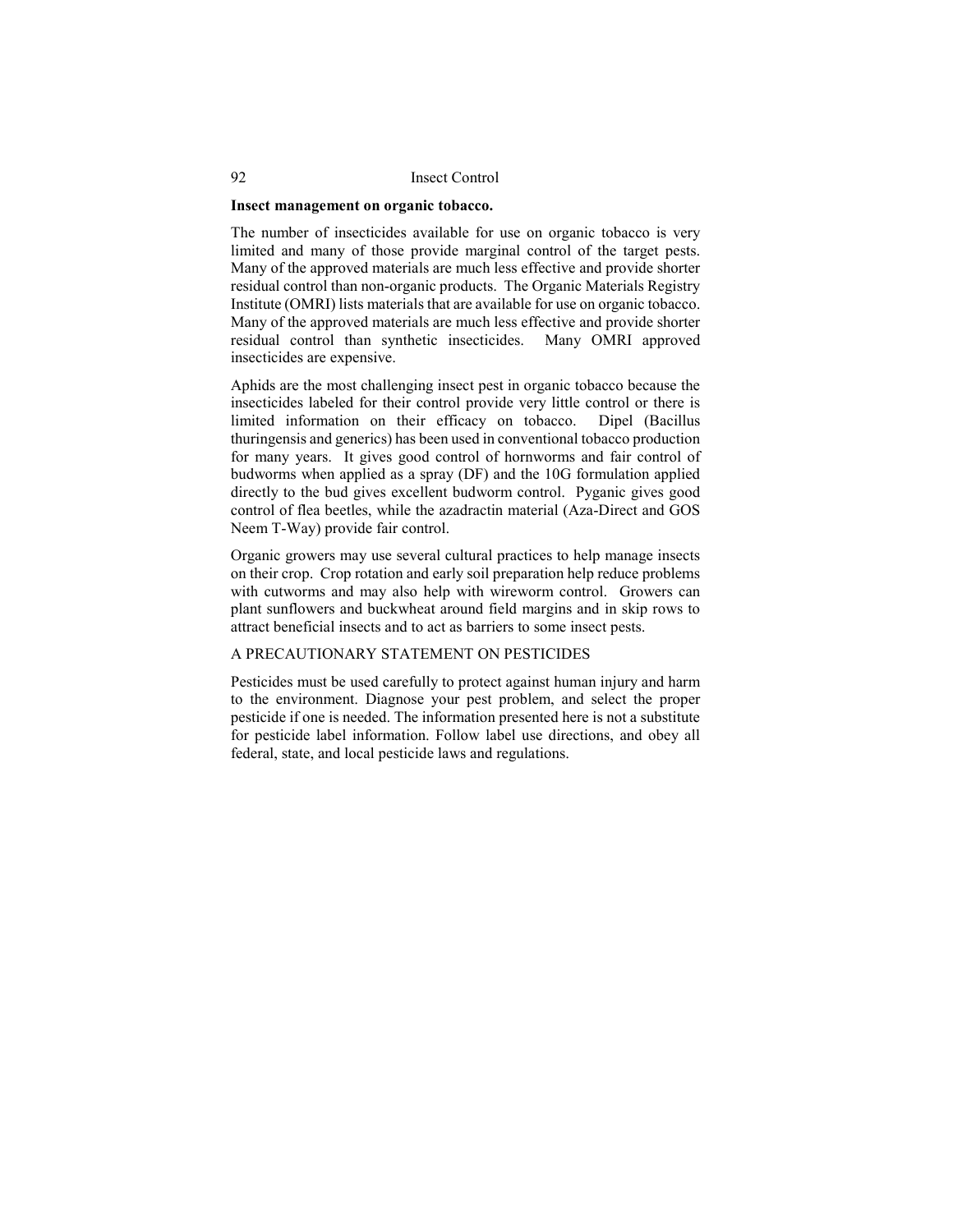93 Insect Control **Table 11. Insects on Field Tobacco - Foliar Treatments**a,b Insect Insecticide and formulation Rate per acre **Aphids** Acephate (Acephate AG)  $75SP$  <sup>2</sup>/<sub>3</sub> to 1 lb (Acephate) 97UP  $\frac{1}{2}$  to  $\frac{3}{4}$  lb (Orthene)  $97PE$   $\frac{1}{2}$  to  $\frac{3}{4}$  lb **Remarks and precautions:** MOA = 1B. Apply as a spray in 10 to 50 gal/acre. Use highest rate for high populations. If tobacco is large and aphids are established on the lower leaves, drop nozzles that orient spray to undersides of leaves improve control. Prime before treating. **Acephate Residues: Residues of acephate are a concern and application may be prohibited by some contracts.**  Acetamiprid (Assail) 70WP (Assail) 30SG 0.6 to 1.7 oz 1.5 to 4.0 fl oz **Remarks and precautions:** MOA = 4. Apply as a spray in at least 20 gal/acre. Do not apply to tobacco already treated with imidaclorpid (Admire Pro, Provado,) or thiamethoram (Platinum) (Actara). Bifenthrin (Brigade/Capture) 2EC 2.56 to 6.4 fl oz **Remarks and precautions:** MOA = 3. **Restricted use.** Do not apply after layby. Bifenthrin + imidaclorpid (Brigadier) 1 + 1EC 3.8 to 6.4 fl oz **Remarks and precautions:** MOA = 3 for bifenthrin and 4 for imidaclorpid. **Restricted use.** Do not apply after layby. Imidacloprid (Provado) 1.6F (Nuprid and other generics) 1.6F 2 to 4 fl oz 2 to 4 fl oz **Remarks and precautions:** MOA = 4. Apply as spray. **Do not apply to tobacco treated with Admire Pro, Assail, Platinum, or Provado.** Pymetrozine (Fulfill) 50WG 2 <sup>3</sup>/<sub>4</sub> oz **Remarks and precautions:** MOA = 9. Do not apply more than twice or 5½ oz/acre/year. Allow 7 days between applications. Thiamethoxam (Actara) 25WDG 2 to 3 oz **Remarks and precautions:** MOA = 4. Do not apply to tobacco already treated with Platinum, Admire Pro, Assail, or Provado. Apply only once during the growing season.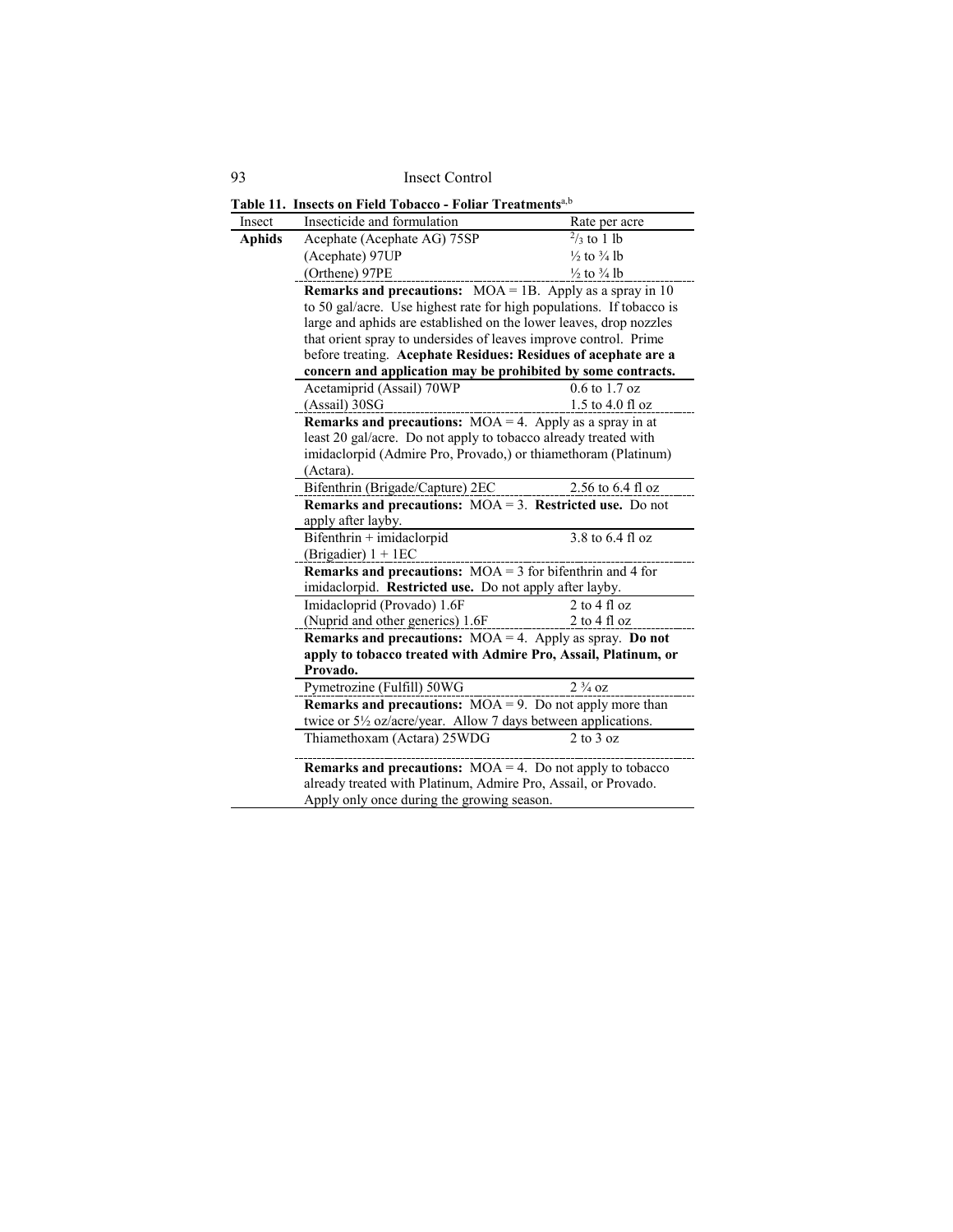| Insect           | Insecticide and formulation                                                                             | Rate per acre          |  |
|------------------|---------------------------------------------------------------------------------------------------------|------------------------|--|
| <b>Armyworms</b> | Bifenthrin (Brigade/Capture) 2EC                                                                        | 4.0 to 6.4 fl oz       |  |
| (beet, fall and  | Remarks and precautions: $MOA = 3$ . Restricted use.                                                    |                        |  |
| yellowstripped)  | Do not apply after layby.                                                                               |                        |  |
|                  | Emamectin benzoate                                                                                      | $6$ to 12 fl oz        |  |
|                  | (Denim) 0.16EC                                                                                          |                        |  |
|                  | Remarks and precautions: $MOA = 6$ . Restricted Use.<br>Apply in sufficient water for through coverage. |                        |  |
|                  | Lambda-cyhalothrin                                                                                      | 1.9 to 3.8 fl oz       |  |
|                  | (Warrior) 1CS                                                                                           |                        |  |
|                  | (Karate with Zeon, Warrior II) 2.1SC                                                                    | $0.96$ to 1.92 fl oz   |  |
|                  | Remarks and precautions: $MOA = 3$ . Restricted Use.                                                    |                        |  |
|                  | Apply as a spray. Observe the 40-day preharvest interval.                                               |                        |  |
|                  | Orthene is labeled for armyworms on other crops.                                                        |                        |  |
| <b>Budworms</b>  | Acephate (Acephate AG) 75SP                                                                             | 1 <sub>1b</sub>        |  |
|                  | (Acephate) 97UP                                                                                         | $\frac{3}{4}$ lb       |  |
|                  | (Orthene) 97PE                                                                                          | $\frac{3}{4}$ lb       |  |
|                  | Remarks and precautions: $MOA = 1B$ . Acephate                                                          |                        |  |
|                  | Residues: Residues of acephate are a concern and                                                        |                        |  |
|                  | application may be prohibited by some contracts.                                                        |                        |  |
|                  | Acephate is of limited effectiveness.                                                                   |                        |  |
|                  | Bacillus thuringiensis (Bt)                                                                             |                        |  |
|                  | (Agree) WG                                                                                              | 1 to 2 lb              |  |
|                  | (Crymax) WG                                                                                             | $\frac{1}{2}$ to 2 lb  |  |
|                  | (Dipel) DF                                                                                              | $\frac{1}{2}$ to 1 lb  |  |
|                  | (Dipel) ES                                                                                              | 1 to 2 pt              |  |
|                  | (Dipel) 10G                                                                                             | 5 to 10 lb             |  |
|                  | (Javelin) WG                                                                                            | 1 to $1\frac{1}{4}$ lb |  |
|                  | (XenTari) WDG                                                                                           | $\frac{1}{2}$ to 2 lb  |  |
|                  | <b>Remarks and precautions:</b> $MOA = 11$ . Apply as a spray.                                          |                        |  |
|                  | Do not allow diluted sprays to stand in the sprayer more                                                |                        |  |
|                  | than 12 hours. Bt sprays give fair control of budworms.                                                 |                        |  |
|                  |                                                                                                         |                        |  |
|                  | Approved for organic tobacco. MOA=11.                                                                   |                        |  |
|                  | Bifenthrin ((Brigade/Capture) 2EC                                                                       | 4.0 to 6.4 fl oz       |  |

**Table 11. Insects on Field Tobacco - Foliar Treatments (Cont'd)a**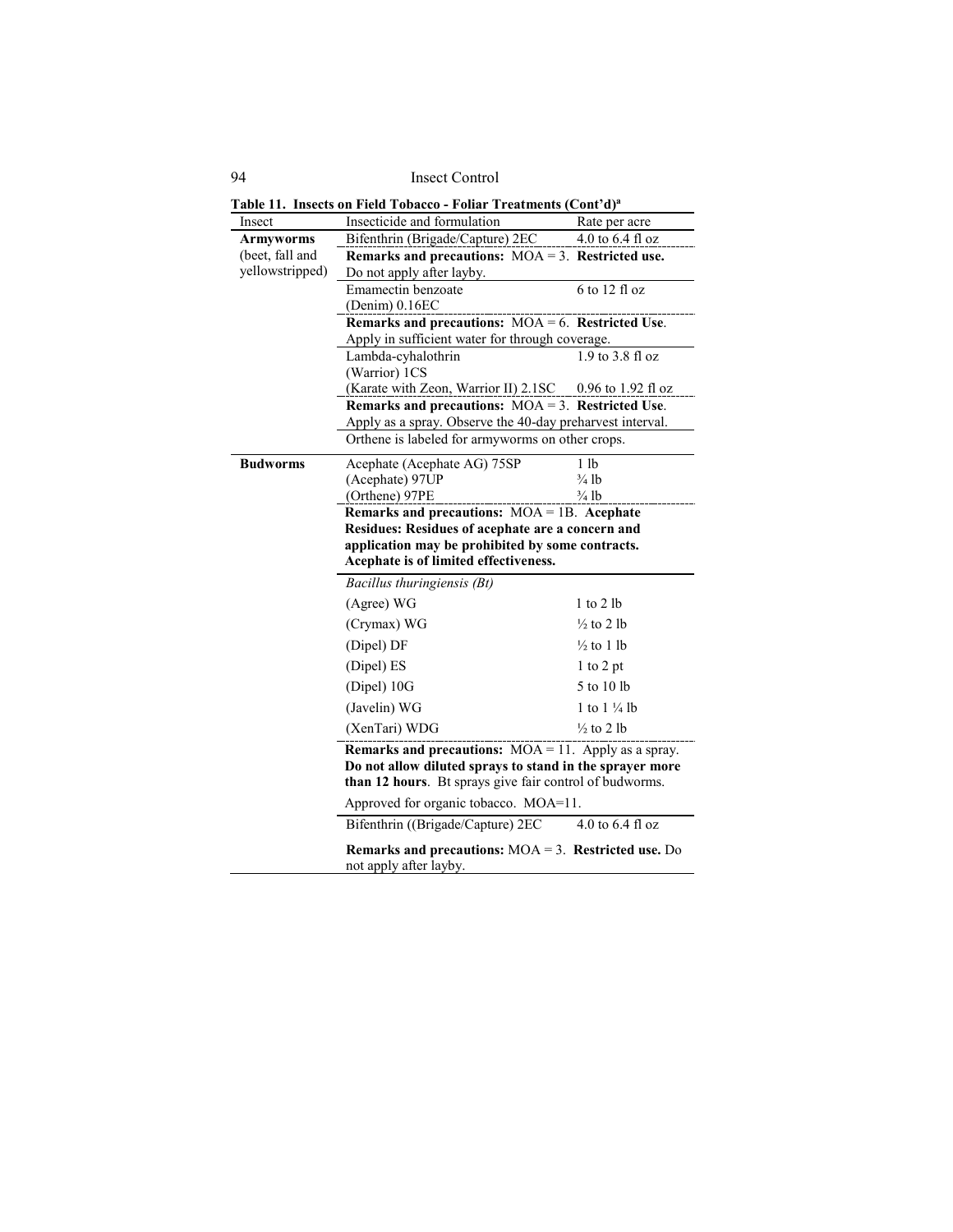95 Insect Control

| Insect                | Insecticide and formulation                                                              | Rate per acre        |  |
|-----------------------|------------------------------------------------------------------------------------------|----------------------|--|
| <b>Budworms</b>       | Chlorantraniliprole (Coragen) 1.67SC                                                     | 5 fl oz              |  |
| (cont <sup>'</sup> d) | <b>Remarks and precautions:</b> $MOA = 28$ . Make no more than 4                         |                      |  |
|                       | applications per acre per season. Do not use an adjuvant with                            |                      |  |
|                       | Coragen. Residues of Coragen are a concern and some                                      |                      |  |
|                       | contracts may limit residues. Do not apply after layby.                                  |                      |  |
|                       | Emamectin benzoate                                                                       | 8 to 12 fl oz        |  |
|                       | (Denim) 0.16EC                                                                           |                      |  |
|                       | Remarks and precautions: $MOA = 6$ . Restricted Use. Apply                               |                      |  |
|                       | in sufficient water for through coverage. Apply before                                   |                      |  |
|                       | damaging infestations occur.                                                             |                      |  |
|                       | Indoxacarb (Steward EC)                                                                  | $9.2$ fl oz          |  |
|                       | Remarks and precautions: MOA=22.                                                         |                      |  |
|                       | Lambda-cyhalothrin                                                                       | 1.9 to 3.8 fl oz     |  |
|                       | (Karate/Warrior) 1CS                                                                     |                      |  |
|                       | (Karate with Zeon, Warrior II) 2.1SC                                                     | 0.96 to 1.92 fl oz   |  |
|                       | Remarks and precautions: $MOA = 3$ . Restricted Use. Apply                               |                      |  |
|                       | as a foliar spray after field scouting indicates the population has                      |                      |  |
|                       | reached the economic threshold. 40-day preharvest interval.                              |                      |  |
|                       | Spinosad (Blackhawk) 36WG                                                                | 1.6 to 3.2 oz        |  |
|                       | <b>Remarks and precautions:</b> $MOA = 5$ . Use higher rates for                         |                      |  |
|                       | large larvae or high infestations. Use at least 20 gal of water                          |                      |  |
|                       | per acre.                                                                                |                      |  |
|                       | <sup>a</sup> Always read and follow the insecticide label before use.                    |                      |  |
| Cutworms              | Acephate (Acephate AG) 75SP                                                              | 1 <sub>lb</sub>      |  |
|                       | (Acephate) 97UP                                                                          | $\frac{3}{4}$ lb     |  |
|                       | (Orthene) 97PE                                                                           | <sup>3</sup> /4 lb   |  |
|                       | <b>Remarks and precautions:</b> $MOA = 1B$ . Apply as a spray                            |                      |  |
|                       | overtop of plants in affected areas when 5% of plants are                                |                      |  |
|                       | injured by cutworms. Make application during late afternoon                              |                      |  |
|                       | using at least 25 gal of spray per acre. Residues of acephate                            |                      |  |
|                       | are a concern and application may be prohibited by some                                  |                      |  |
|                       | contracts.                                                                               |                      |  |
|                       | Lambda-cyhalothrin                                                                       |                      |  |
|                       | Karate (Warrior) 1CS                                                                     | 1.9 to 3.8 fl oz     |  |
|                       | (Karate with Zion, Warrior II) 2.1SC                                                     | $0.96$ to 1.92 fl oz |  |
|                       | Remarks and precautions: $MOA = 3$ . Restricted Use.                                     |                      |  |
|                       | Apply in the late afternoon when cutworms are causing                                    |                      |  |
|                       | damage. Do not apply within 40 days of harvest.                                          |                      |  |
|                       | Bifenthrin (Brigade/Capture)<br>MOA=3A. Restricted Use. Apply during the late afternoon. | $4.0$ to $6.4$ fl oz |  |
|                       |                                                                                          |                      |  |
|                       | Do not apply after layby.<br>Bifenthrin + imidacloprid (Brigadier)                       | 5.1 to 6.4 fl        |  |
|                       | <b>OZ</b>                                                                                |                      |  |
|                       | $MOA = 3A$ and 4. <b>Restricted Use.</b> Apply during the late                           |                      |  |
|                       | afternoon. Do not apply after layby.                                                     |                      |  |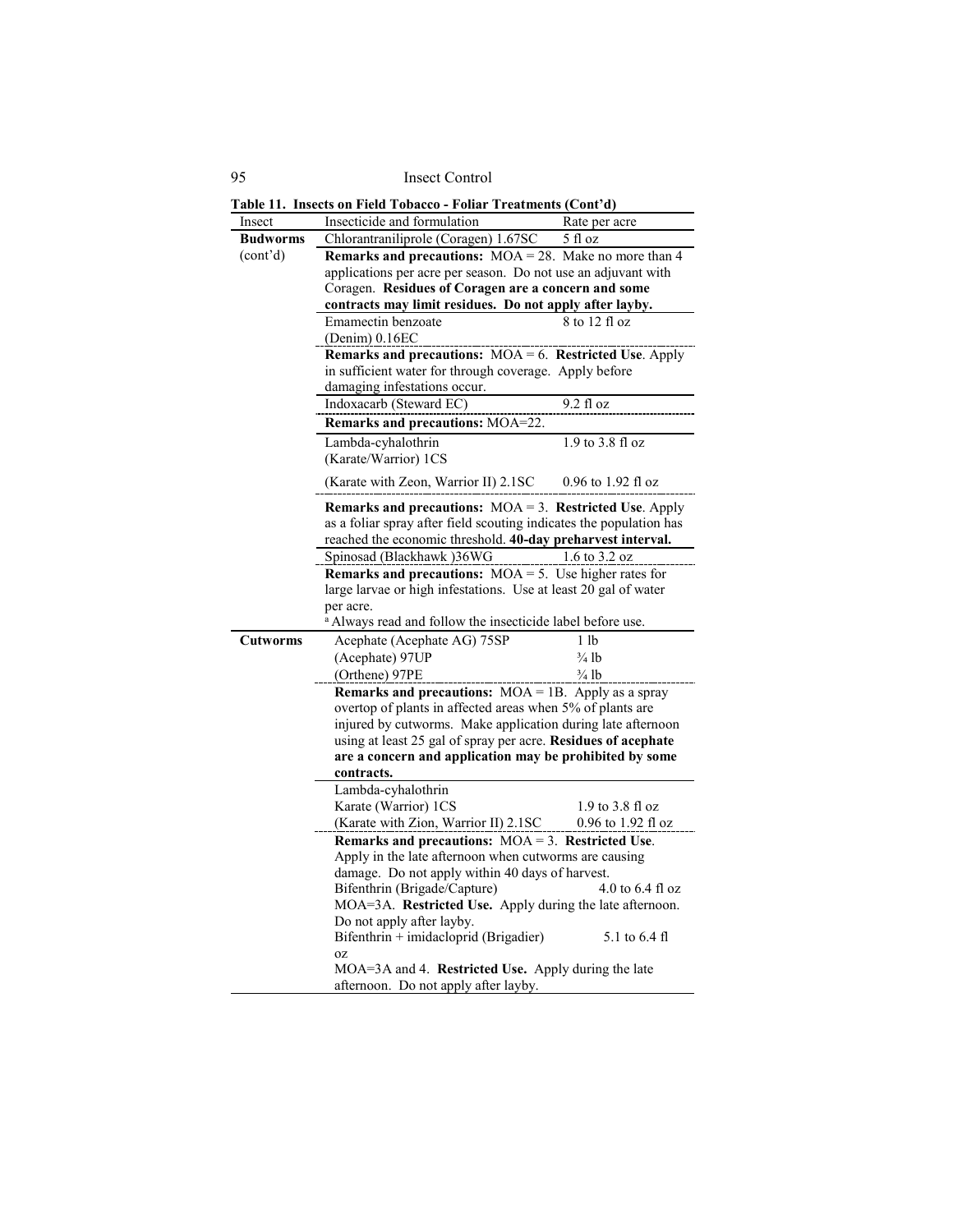| Insect  | Insecticide and formulation                                                  | Rate per acre        |  |
|---------|------------------------------------------------------------------------------|----------------------|--|
| Flea    | Acephate (Acephate AG) 75SP                                                  | $^{2}/_{3}$ lb       |  |
| beetles | (Acephate) 97UP                                                              | $\frac{1}{2}$ lb     |  |
|         | (Orthene) 97PE                                                               | $\frac{1}{2}$ lb     |  |
|         | <b>Remarks and precautions:</b> $MOA = 1B$ . Apply as a spray.               |                      |  |
|         | Prime before treating. Acephate Residues: Residues of                        |                      |  |
|         | acephate are a concern and application may be prohibited by                  |                      |  |
|         | some contracts. Acephate is of limited effectiveness.                        |                      |  |
|         | Acetamiprid (Assail) 70WP                                                    | $1.1$ to $1.7$ oz    |  |
|         | (Assail) 30SG                                                                | $2.5$ to $4.0$ fl oz |  |
|         | <b>Remarks and precautions:</b> $MOA = 4$ . Apply as a spray in at           |                      |  |
|         | least 20 gal/acre. Do not apply to tobacco already treated with              |                      |  |
|         | imidaclorpid (Admire Pro, Provado,) or thiamethoxam (Platinum)               |                      |  |
|         | (Actara). Also provides fair control of hornworms.                           |                      |  |
|         | Bifenthrin (Brigade/Capture) 2EC                                             | 4.0 to $6.4$ fl oz   |  |
|         | <b>Remarks and precautions:</b> $MOA = 3$ . <b>Restricted use.</b> Do not    |                      |  |
|         | apply after layby.                                                           |                      |  |
|         | Cyantraniliprole (Exeril)                                                    | 13.5 to 20.5 fl oz   |  |
|         | Remarks and precautions: $MOA = 28$ .                                        |                      |  |
|         | Do not apply a total of 0.4 lbs per ac of                                    |                      |  |
|         | cyantraniliprole products in one year                                        |                      |  |
|         | Imidacloprid (Provado) 1.6F                                                  | 4 fl oz              |  |
|         | <b>Remarks and precautions:</b> $MOA = 4$ . Apply as spray. <b>Do not</b>    |                      |  |
|         | apply to tobacco already treated with imidacloprid,                          |                      |  |
|         | acetimiprid, or thiamethoxam.                                                |                      |  |
|         | Indoxacarb (Steward)                                                         | 9.2 oz               |  |
|         | <b>Remarks and precautions:</b> MOA=22. Apply as spray.                      |                      |  |
|         | Lambda-cyhalothrin                                                           |                      |  |
|         | Karate (Warrior) 1CS                                                         | 1.9 to 3.8 fl oz     |  |
|         | (Karate with Zion, Warrior II) 2.1SC                                         | $0.96$ to 1.92 fl oz |  |
|         | <b>Remarks and precautions:</b> $MOA = 3$ . <b>Restricted Use</b> . Apply in |                      |  |
|         | sufficient water for coverage.                                               |                      |  |
|         | Thiamethoxam (Actara) 25WDG                                                  | 2 to 4 oz            |  |
|         | <b>Remarks and precautions:</b> $MOA = 4$ . Do not apply to tobacco          |                      |  |
|         | already treated with Admire Pro, Assail, Platinum, or Provado.               |                      |  |
|         | Apply only once during the growing season.                                   |                      |  |
|         | <sup>a</sup> Always read and follow the insecticide label before use.        |                      |  |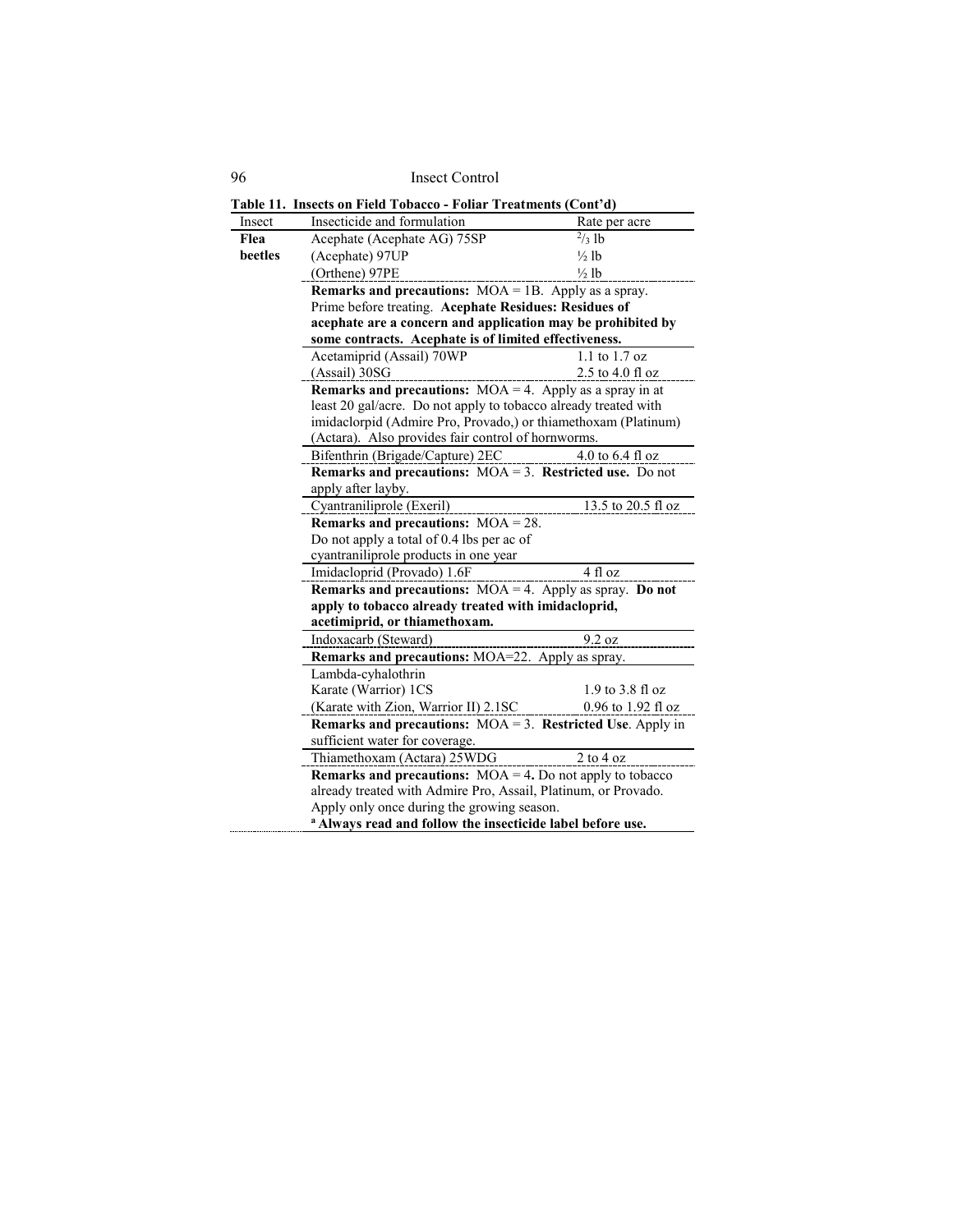**Table 11. Insects on Field Tobacco - Foliar Treatments (Cont'd)**

| Insect           | Insecticide and formulation                                                                       | Rate per acre                           |  |
|------------------|---------------------------------------------------------------------------------------------------|-----------------------------------------|--|
| Grass-           | Acephate (Acephate AG) 75SP                                                                       | $\frac{1}{3}$ to $\frac{2}{3}$ lb       |  |
| hoppers          | (Acephate) 97UP                                                                                   | $\frac{1}{4}$ to $\frac{1}{2}$ lb       |  |
|                  | (Orthene) 97PE                                                                                    | $\frac{1}{4}$ to $\frac{1}{2}$ lb       |  |
|                  | Bifenthrin (Brigade/Capture) 2EC                                                                  | 4.0 to 6.4 fl oz                        |  |
|                  | Remarks and precautions: MOA is 1B for acephate and 3 for                                         |                                         |  |
|                  | bifenthrin. Bifenthrin is restricted use. Do not apply                                            |                                         |  |
|                  | bifenthrin after layby. Acephate Residues: Residues of                                            |                                         |  |
|                  | acephate are a concern and application may be prohibited<br>Acephate is of limited effectiveness. |                                         |  |
|                  | by some contracts.                                                                                | $9.2 \text{ oz}$                        |  |
|                  | Indoxacarb (Steward)<br>Remarks and precautions: $MOA = 22$ .                                     |                                         |  |
|                  | Lambda-cyhalothrin                                                                                | Apply as spray.<br>$1.9$ to $3.8$ fl oz |  |
|                  | (Warrior) 1CS                                                                                     |                                         |  |
|                  | (Karate with Zion, Warrior II) 2.1SC                                                              | 0.96 to 1.92 fl oz                      |  |
|                  | Remarks and precautions: $MOA = 3$ . Restricted Use. Apply                                        |                                         |  |
|                  | in sufficient water for coverage. There is a 40-day preharvest                                    |                                         |  |
|                  | interval.                                                                                         |                                         |  |
| <b>Hornworms</b> | Acephate (Acephate AG) 75SP                                                                       | $\frac{2}{3}$ lb in water               |  |
|                  | (Acephate) 97UP                                                                                   | $\frac{1}{2}$ lb                        |  |
|                  | (Orthene) 97PE                                                                                    | ½ lb                                    |  |
|                  | <b>Remarks and precautions:</b> $MOA = 1B$ . Apply as a spray.                                    |                                         |  |
|                  | Treat infested fields before worms are more than 1 <sup>1</sup> / <sub>2</sub> inches             |                                         |  |
|                  | long. Direct insecticides toward the upper half of the plants.                                    |                                         |  |
|                  | Prime before treatment. Acephate Residues: Residues of                                            |                                         |  |
|                  | acephate are a concern and application may be prohibited                                          |                                         |  |
|                  | by some contracts.                                                                                |                                         |  |
|                  | Bacillus thuringiensis                                                                            |                                         |  |
|                  | (Agree) WG                                                                                        | $1$ to $2$ lb                           |  |
|                  | (Crymax) WG                                                                                       | $\frac{1}{2}$ to 2 lb                   |  |
|                  | (Dipel) DF                                                                                        | $\frac{1}{4}$ to 1 lb                   |  |
|                  | (Dipel) ES                                                                                        | $\frac{1}{2}$ to 1 pt                   |  |
|                  | (Javelin) WG                                                                                      | $\frac{1}{8}$ to 1 $\frac{1}{4}$ lb     |  |
|                  | <b>Remarks and precautions:</b> $MOA = 11$ . Apply as a spray. Do                                 |                                         |  |
|                  | not allow dilute sprays to stand in tank more than 12 hours.                                      |                                         |  |
|                  | Dipel can be tank-mixed with maleic hydrazide (Royal MH-30).                                      |                                         |  |
|                  | Bifenthrin (Brigade/Capture) 2EC                                                                  | 4.0 to 6.4 fl oz                        |  |
|                  | Remarks and precautions: $MOA = 3$ . Restricted use. Do<br>not apply after layby.                 |                                         |  |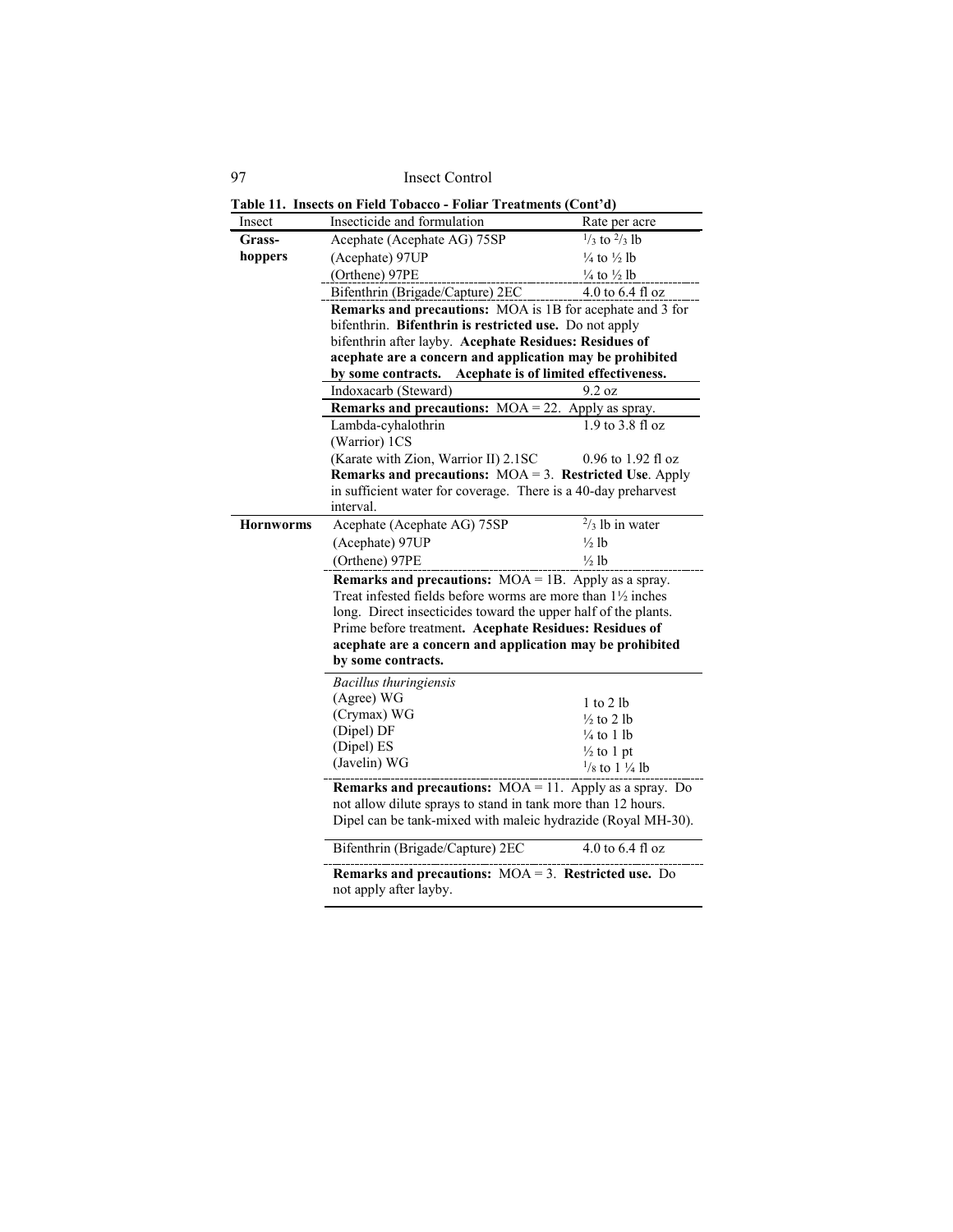| Insect                     | Insecticide and formulation                                                                                      | Rate per acre                    |
|----------------------------|------------------------------------------------------------------------------------------------------------------|----------------------------------|
| <b>Hornworms</b><br>cont'd | Chlorantraniliprole (Coragen) 1.67SC                                                                             | $5.0$ fl oz                      |
|                            | Remarks and precautions: $MOA = 28$ Residues of                                                                  |                                  |
|                            | Coragen are a concern and some contracts may limit<br>residues.                                                  |                                  |
|                            | Emamectin benzoate<br>(Denim) 0.16EC                                                                             | $8.0$ fl oz                      |
|                            | Remarks and precautions: $MOA = 9$ . Restricted Use.                                                             |                                  |
|                            | Apply in sufficient water for through coverage before                                                            |                                  |
|                            | damaging infestations occur.                                                                                     |                                  |
|                            | Indoxacarb (Steward EC)                                                                                          | 9.2 f1 oz                        |
|                            | <b>Remarks and precautions: MOA=22.</b>                                                                          |                                  |
|                            | Lambda-cyhalothrin                                                                                               | $1.9 - 3.8$ fl oz                |
|                            |                                                                                                                  |                                  |
|                            | (Warrior) 1EC                                                                                                    |                                  |
|                            | (Karate with Zion, Warrior II) 2.1SC                                                                             | $0.96$ to 1.92 fl oz             |
|                            | Remarks and precautions: $MOA = 3$ . Restricted Use.<br>Apply as a spray. There is a 40-day preharvest interval. |                                  |
|                            | Spinosad (Blackhawk) 36WG                                                                                        | $1.6 \text{ to } 3.2 \text{ oz}$ |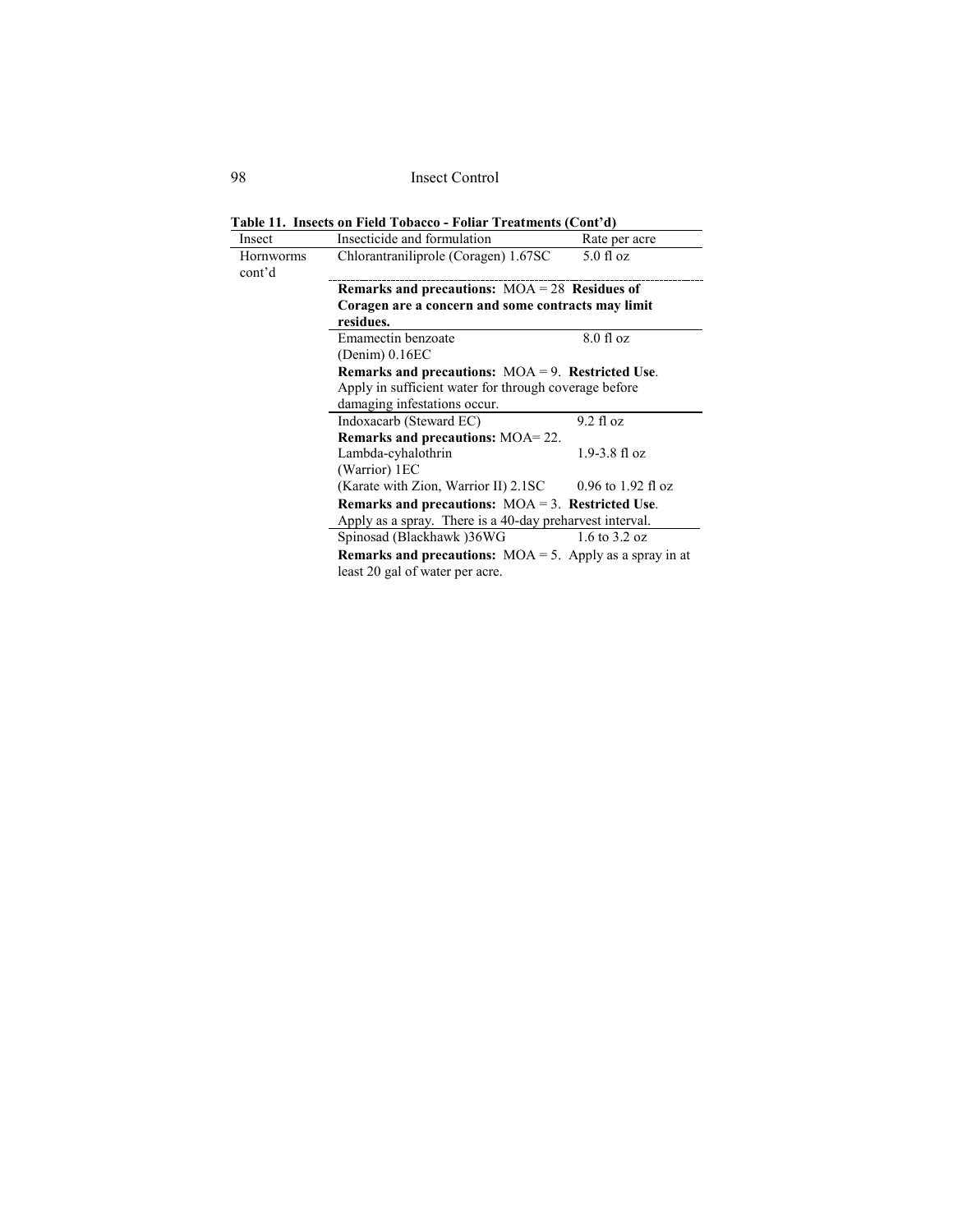|                   | Table 11. Insects on Field Tobacco - Foliar Treatments (Cont'd)                                                  |                                   |  |
|-------------------|------------------------------------------------------------------------------------------------------------------|-----------------------------------|--|
| Insect            | Insecticide and formulation                                                                                      | Rate per acre                     |  |
| Japanese          | Acephate (Acephate AG) 75SP                                                                                      | $\frac{2}{3}$ to 1 lb             |  |
| beetles           | (Acephate) 97UP                                                                                                  | $\frac{1}{2}$ to $\frac{3}{4}$ lb |  |
|                   | (Orthene) 97PE                                                                                                   | $\frac{1}{2}$ to $\frac{3}{4}$ lb |  |
|                   | <b>Remarks and precautions:</b> $MOA = 1B$ . Apply as a spray in                                                 |                                   |  |
|                   | 10 to 50 gal/acre. Prime before treating. Acephate Residues:                                                     |                                   |  |
|                   | Residues of acephate are a concern and application may be                                                        |                                   |  |
|                   | prohibited by some contracts.                                                                                    |                                   |  |
|                   | Bifenthrin (Brigade/Capture) 2EC                                                                                 | 4.0 to $6.4$ fl oz                |  |
|                   | Remarks and precautions: $MOA = 3$ . Restricted use. Do<br>not apply after layby.                                |                                   |  |
|                   | Imidacloprid (Provado) 1.6F                                                                                      | 4 fl oz                           |  |
|                   | Thiamethoxam (Actara) 25WDG                                                                                      | 3 oz                              |  |
|                   | <b>Remarks and precautions:</b> $MOA = 4A$ . Apply as a spray.                                                   |                                   |  |
|                   | Damage is usually less severe than it appears.                                                                   |                                   |  |
|                   | Lambda-cyhalothrin                                                                                               | $1.9$ to $3.8$ fl oz              |  |
|                   | (Warrior) 1EC                                                                                                    |                                   |  |
|                   | (Karate with Zion, Warrior II) 2.1SC                                                                             | $0.96$ to 1.92 fl oz              |  |
|                   | Remarks and precautions: $MOA = 3$ . Restricted Use.<br>Apply as a spray. There is a 40-day preharvest interval. |                                   |  |
| <b>Stink bugs</b> | Acephate (Acephate AG) 75SP                                                                                      | $\frac{2}{3}$ to 1 lb             |  |
|                   | (Acephate) 97UP                                                                                                  | $\frac{1}{2}$ to $\frac{3}{4}$ lb |  |
|                   | (Orthene) 97PE                                                                                                   | $\frac{1}{2}$ to $\frac{3}{4}$ lb |  |
|                   | <b>Remarks and precautions:</b> $MOA = 1B$ . Apply as a spray.                                                   |                                   |  |
|                   | Stinkbug injury is usually much less severe than it appears.                                                     |                                   |  |
|                   | Bifenthrin (Brigade/Capture) 2EC                                                                                 | 4.0 to $6.4$ fl oz                |  |
|                   | Remarks and precautions: $MOA = 3$ . Restricted use. Do<br>not apply after layby.                                |                                   |  |
|                   | Lambda-cyhalothrin<br>(Warrior) 1EC                                                                              | $1.9$ to $3.8$ fl oz              |  |
|                   | (Karate with Zion, Warrior II) 2.1SC                                                                             | $0.96$ to 1.92 fl oz              |  |
|                   | Remarks and precautions: $MOA = 3$ . Restricted Use.<br>Apply as a spray. There is a 40-day preharvest interval. |                                   |  |